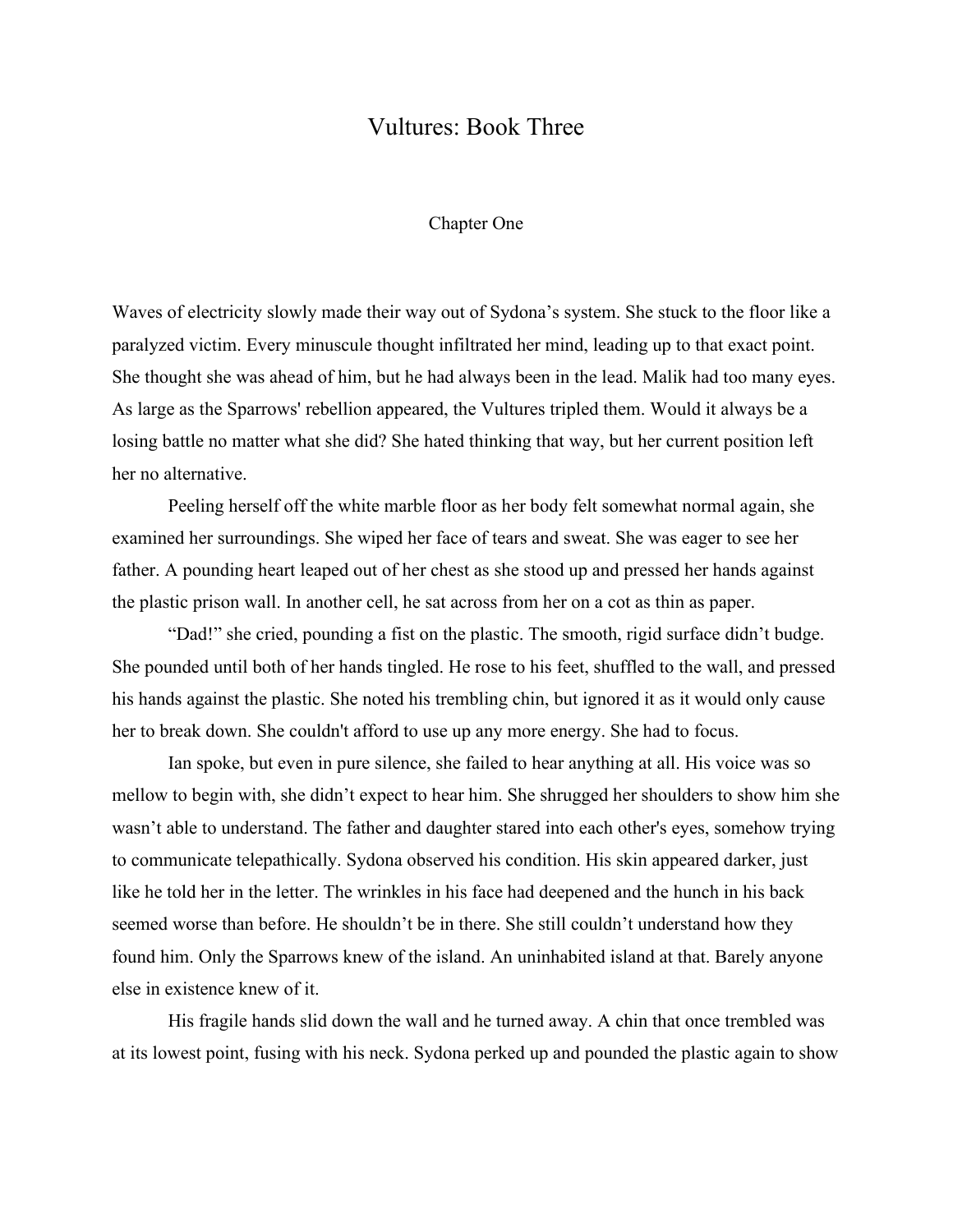him she wasn't done. She would never be done looking at her father, her last living relative on Earth. And he was trapped there because of her.

Unable to communicate effectively with her father, she retired to her so-called bed. She listened to her breathing as she stared up at the white ceiling with an overly exposed fluorescent light fixture. The intense buzzing sound gave her something else to focus on. Her heart steadily beat within her bruised and damaged chest. One by one, her friends' faces came to the forefront of her mind. She wondered if she would ever get to see the people she grew so fond of again. As Raoul's face came to mind, so did Jubilees. Only a week or so ago, she was taken by Natalia. His niece was only four years old, the same fairy they had a Vila Prah for the day before they left. What would Natalia do to her? She had only just learned how to fly.

Just then, someone appeared behind the wall carrying a metallic tray. It was Natalia wearing an outfit just tight enough to expose her stomach and cleavage. Her hair was pulled into a small twisted bun, while her makeup was fresh and heavy. A long chain with a dragon charm hung around her neck, but it didn't seem to match the rest of her ensemble. Sydona accidentally caught her eye, and Natalia winked quickly. Her heart gravitated to her throat, and it made her want to vomit. She had no idea what Natalia was doing there and feared the absolute worst. The Vulture accompanying her wore all black, making him look more sophisticated than Jones. The copper taste of his blood still lingered in her mouth. The tray she carried had a glass of water, an apple, and what looked like a sandwich. Despite how much she despised Natalia, Sydona's mouth watered. Natalia stood behind the guard as he input the code next to her cell that glowed red. As the door slid open, he instantly pointed the gun at Sydona. Cautious, she sat up in her cot.

"Down boy," Natalia barked with a smoky voice and snapped her fingers.

"But the doctor said—"

"Does it really look like I care what the doctor said?" Natalia dropped the food down on the nearby bookshelf and pivoted back around to the guard. She grabbed his groin and leaned in closer to him. Natalia's back was to Sydona as she whispered in his ear. Judging by his face, it was something dirty. Whatever she said worked. The guard lowered his gun back to his side. Natalia locked her eyes on his, and he bit his lip as he left the cell. He must have realized how ridiculous he looked. When he took his post near the door, he cleared his throat and broke eye contact. As Natalia turned to face Sydona, her expression melted into a disgusted scrunch.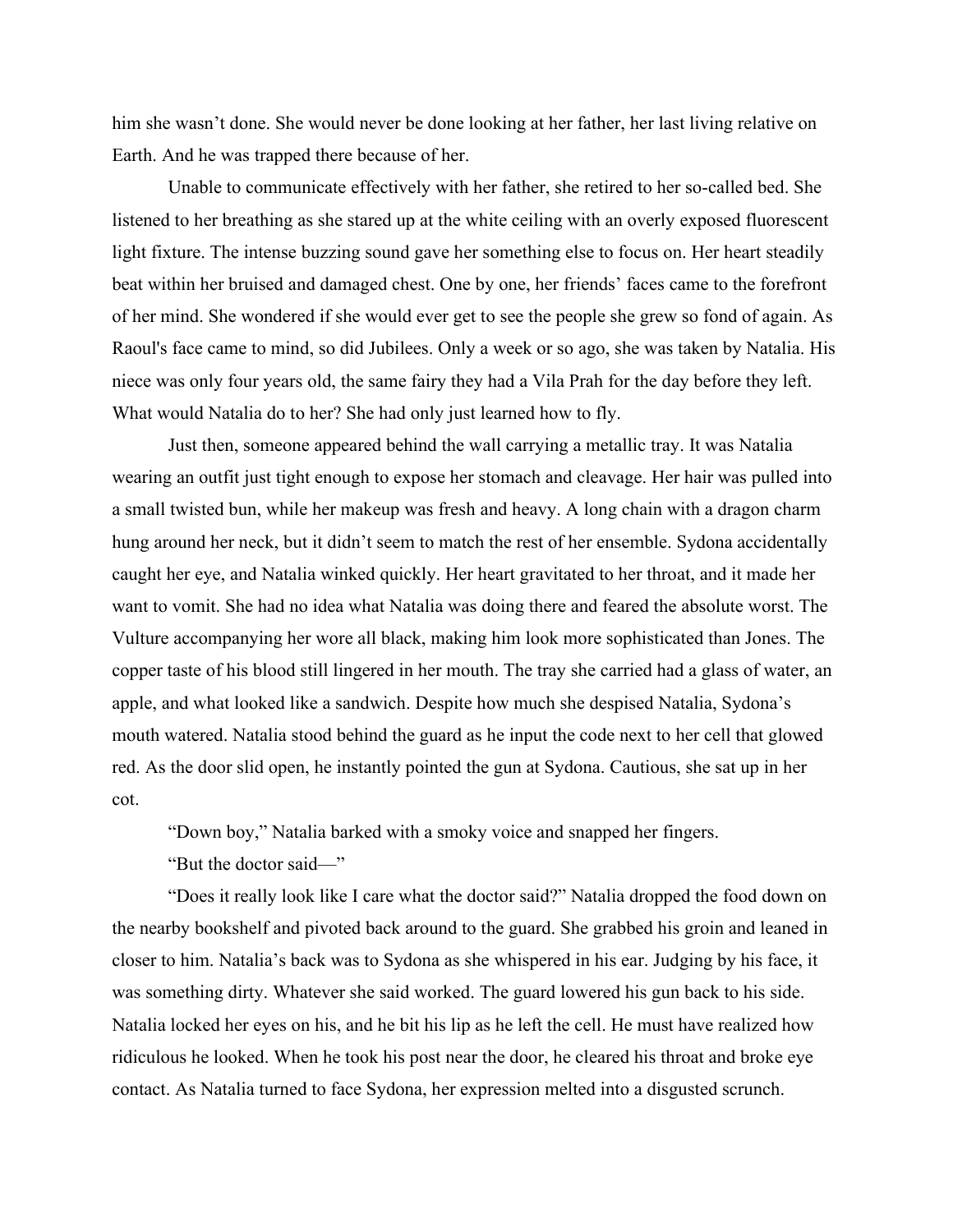She leaned into Sydona. "That man has *the* smallest dick I've ever squeezed."

Sydona answered with wide and confused eyes.

Natalia took a minute to look around the trashed cell. "So, what the fuck happened here? You on your period, too? I think that road trip synced us up."

"What do you want?" Sydona asked, changing the weird subject.

"I don't want shit, niña. John told me to bring you some food so you don't starve to death. Would that really be such a bad thing?"

Sydona's jaw tightened. "I'm not hungry."

"Let it rot, then." Natalia grabbed a piece of the broken chair and examined it, admiring the sharp point. "This what you was gonna use to kill him?"

Sydona glanced away. She hoped by not answering she would bore Natalia into leaving.

"It's not bad, really. You gotta do it in his sleep, though. If you *really* want him dead. No defense. Unaware. It's *so* much more satisfying when you catch 'em off guard."

What the hell was that supposed to mean? Was that her plan for her—to come down and kill her when she was sleeping? And the way she said it worried her. It was as if she had done it before, killing the unaware. Sadistic. But at the same time, she had a point. Sleeping makes a person innocent and unarmed. Guards didn't surround Malik in his bed, did they? She could find that out for herself.

Natalia tossed the stake to the side and sat next to Sydona. Sydona instinctively bounced away from her and halfway off the edge. "I remember when this place used to be crawling with you freaks. Crying and begging to let them go. Like, *all* the fucking time. It was so goddamn annoying." Natalia grabbed the apple off the tray and took a bite. She continued with a mouthful. "I used to do this thing where I would see how long it would take to get their eyes to change from purple to brown. Turns out, it doesn't take that long." She laughed, spewing bits of apple. "But the *real* challenge was getting them to change from green to brown. My record was a minute. It was this teenage boy who was such a little prick. *He* was my Everest. I finally got it when I figured out that fliers don't necessarily need fingernails. When I got the pinky off, they turned brown *real* quick!" She laughed so hard she practically choked.

Sydona's fists vibrated with anger, and she knew her eyes would be blazing green if they could still change.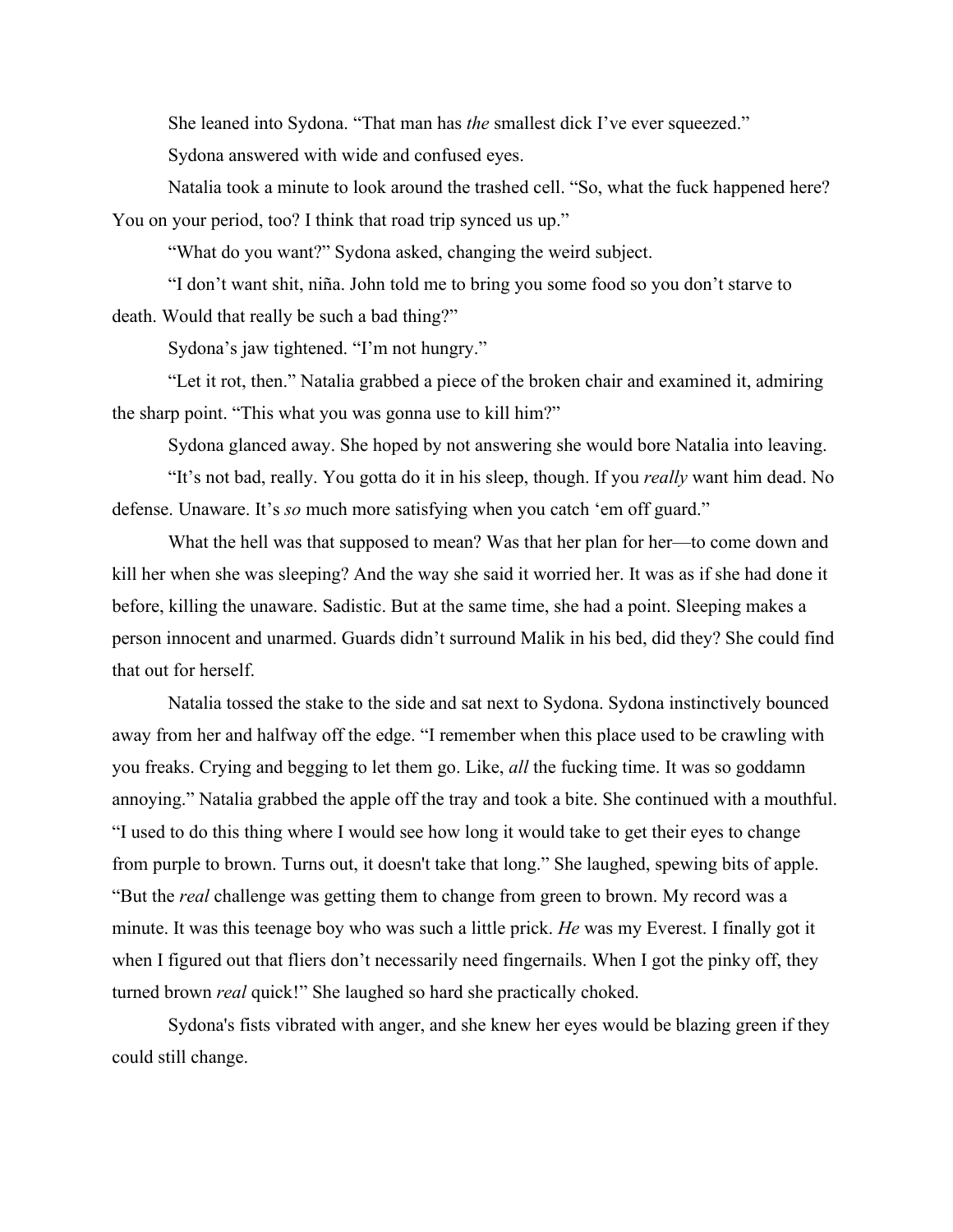Natalia turned to face her. "I can't do that with you, though. You're defective. Shame." As she took a few more bites, she let half eaten fruit fall to the ground. "Well… it's been *nice* talking to you."

She turned to leave, but Sydona couldn't hold back. She still had questions.

"How'd you find Theodore?" she asked.

Natalia flipped back around, turning on her heels. "I'm sorry, who?" she asked with the biggest smile.

Sydona could tell she had been waiting for this question, but she didn't care. She sprung up and closed the distance between them. Her face was inches away.

Natalia stepped back and chuckled. "He came to *us*, puta. Like a lost little puppy."

"W—Why would he do that?" She furrowed her brows.

"Fuck if I know. He was homeless, and smelled like shit. He wanted to go somewhere he could stay and eat. Fucking pathetic. Get a job, right? But just as I was about to set my boys on him and put him out of his misery, he said *your* name. Said y'all were friends and sold weed, like a couple amateurs." She laughed and shook her head. "Anyway, I decided to spare him like the generous person I am and told him that if he could lure you to us, he'd be set for life. Dumbass agreed almost instantly. It was his idea to set the trap."

Sydona stood dumbfounded, trying to understand her story. "Theo wouldn't do that... He wouldn't hurt a fly. There's no way he would set up explosives."

"I'm not letting that fucker take my idea! The dynamite was all me. He just found the location and stole a department store mannequin. Everything else was me. Pshh," she said with an eye roll at the end.

"Theo killed himself right in front of me! Shot his…" Sydona paused and shut her eyes. "You did *that,* too."

Natalia shrugged. "Looks like I did the world a favor, then."

Sydona couldn't hold back any longer. Her shaking fist burst from its cage and landed square in the middle of Natalia's face.

Natalia fell backwards, and blood began to leak from her nose. "Excellent!" Natalia said, wiping her face and biting her tongue between her grin. She quickly recovered. Within a second, she tackled Sydona and slammed her against the wall. Natalia wailed her fists at Sydona, but she took equal shots back at her. Natalia's necklace swayed around. Sydona snatched at it. She was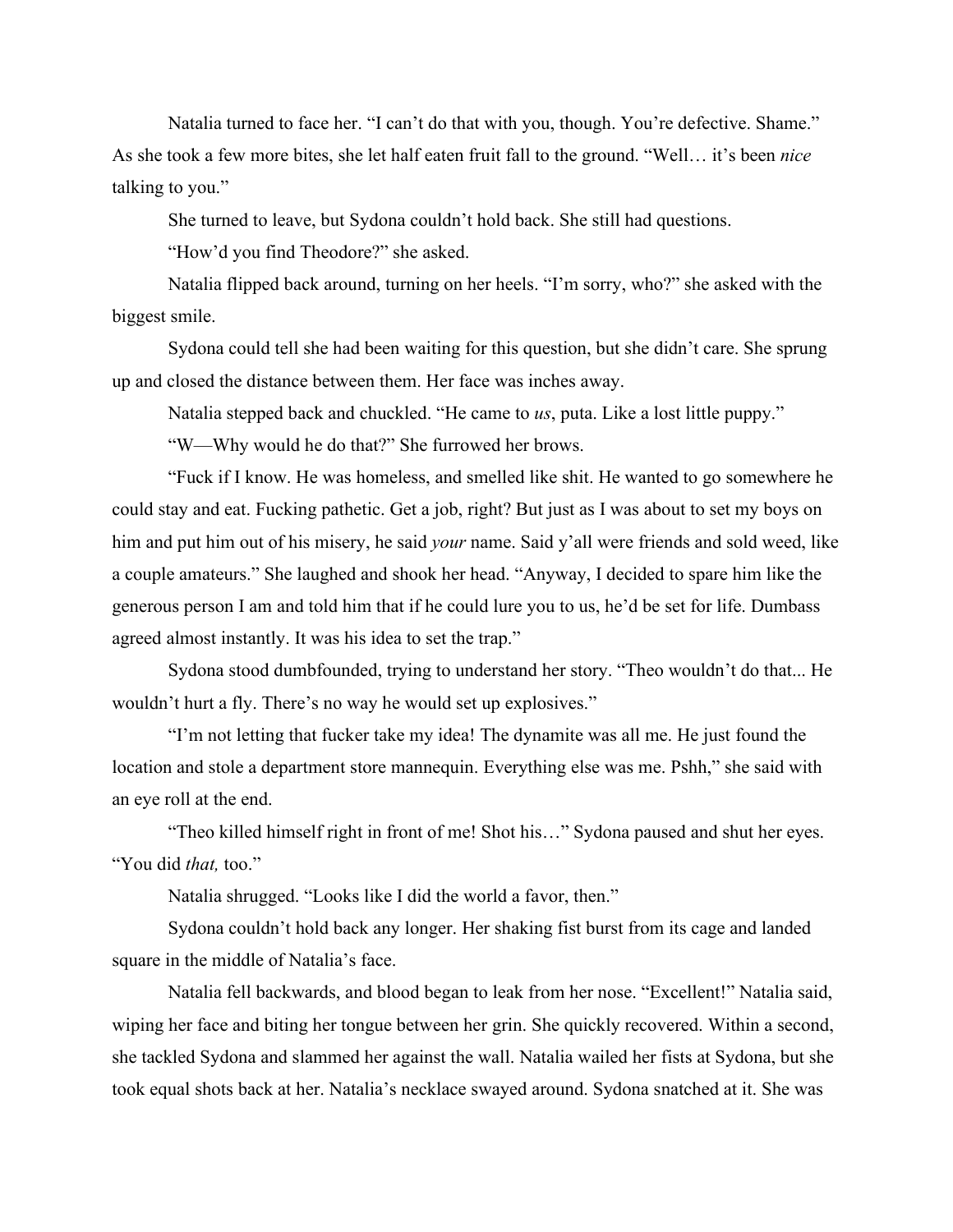eventually able to grab it, but Natalia yanked herself backwards and forced it out of her hand. The spikey wings sliced into Sydona's palm. The yelling and screeching bounced against the plastic walls until the guard barged in and plucked Natalia out of the brawl. He shoved her back into the hallway and blocked the doorway, refusing to let her back into the cell.

"What the f— I wasn't done yet!" she screamed.

"Orders are not to hurt her. Not even *you*!" he retorted. The plastic wall glowed crimson again as the guard locked it back up. Natalia fixed her hair and glared at Sydona. When Sydona flashed her a sideways smirk, Natalia stormed off, the guard trailing behind.

As soon as they left her sight, Sydona flopped down on the bed. Her entire body ached, and she arched her back in pain. The news about Theodore rushed back to her. Why had she never come back for him? He was so desperate for *something* that he turned to the N.F.A. She could have prevented his death, his messed up life, all of it. Tears welled up, but they retreated as she heard a sound coming from her father's cell. He was hunched over on his bed, coughing. It was so loud it brought a sinking feeling to her stomach. Was he sick?

"Dad," Sydona said out loud to herself. Once she noticed him coughing harder, she panicked.

"Hey! Hey!" she yelled and pounded on the wall as hard as she could. Her eyes darted from her sick father to the edge of the hallway, hoping to see someone who could help. Even if it happened to be the crazy woman. When no one appeared, she grabbed the tray, flung the food off, and threw it at the plastic door. She slammed the metal against the plastic so hard her ears vibrated with a high-pitched ringing. Still, she kept going. After a solid minute of relentless pounding, it was useless. Her father soon held up his hand and stopped coughing. Sydona let out a heavy sigh. Her fists relaxed. Sweat drenched her entire body. The cell felt as if it were growing smaller with each shaky breath.

What would happen if he wasn't okay? The doctor needed them both alive, didn't he? Why wouldn't someone be down there to make sure they didn't try to kill themselves? There were no cameras or buttons or anything she could see to ensure nothing happened.

Not much time passed until she noticed different people walking down the hall. Doctor Malik. Again. This time, he had just one other guard with him. He wore a white lab coat over his suit and propped himself up with a cane that featured a bronze eagle head.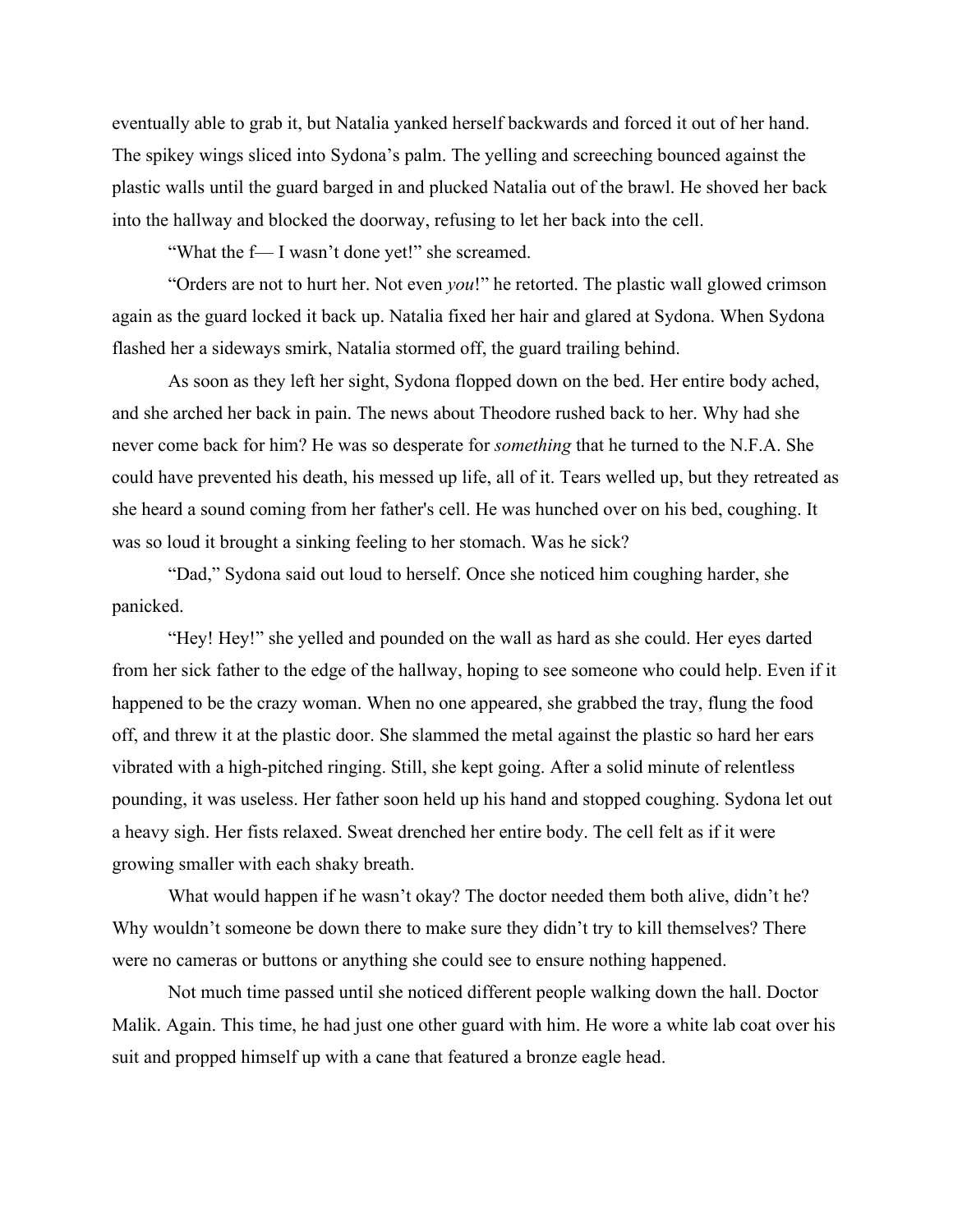A wide grin was plastered on his face, like she was a present he'd been wanting to open all December. The guard opened her cell and directed her out with a simple head nod. Malik stood still in the hallway as he put handcuffs on her. As it clicked, she took a step, but the doctor stopped her. Sydona stumbled and flinched her head backwards. He then pulled out a metal, flat ring from his pocket and pulled it open. Malik snapped it around the light brown line circling her wrist, and her heart wanted to explode.

"No, no, please..." she pleaded softly. As much as she wanted to fight, she didn't have much left in her. Her stomach suddenly felt completely empty.

"Don't beg, Miss Wilder. It's unbecoming," he cautioned.

The sight of the bracelet forced flashbacks of Eagle Lake, and the memories made her lightheaded. She didn't understand why he bothered with the cuff if she couldn't fly. But she thought it was best not to ask. Malik took the lead, and the guard walked behind her. They made the long walk down the corridor, the same way she first came in with Natalia and Jones. She took a lasting look at her father who stood by his plastic door. His eyes were red and watery, and his face more worn than ever. She needed to tell them about his condition.

"My father is sick. He needs help!"

The guard shoved her forward.

Sydona stumbled. "I'm serious! He's coughing *a lot*."

"He's old, that's what old people do," said the guard, unconcerned with her father's fate. Her teeth clenched. "Where are you taking me?"

"We're going to administer some tests," Malik replied.

"What tests?"

"Shut the hell up," said the guard with enunciated syllables.

Before she could retort, Malik spoke. "Now, now, Corry. Is that any way to speak to our guest?"

She narrowed her eyes at the fact he regarded her as a guest and not as she would describe it: a prisoner. Corry backed down and never said another word. As they kept walking and she was able to calm down, she wondered if she should tell him she wasn't able to fly anymore. Maybe that would push him over the edge. Maybe he would end his own miserable life over years of failed research. It was a morbid thought, but it made her smile.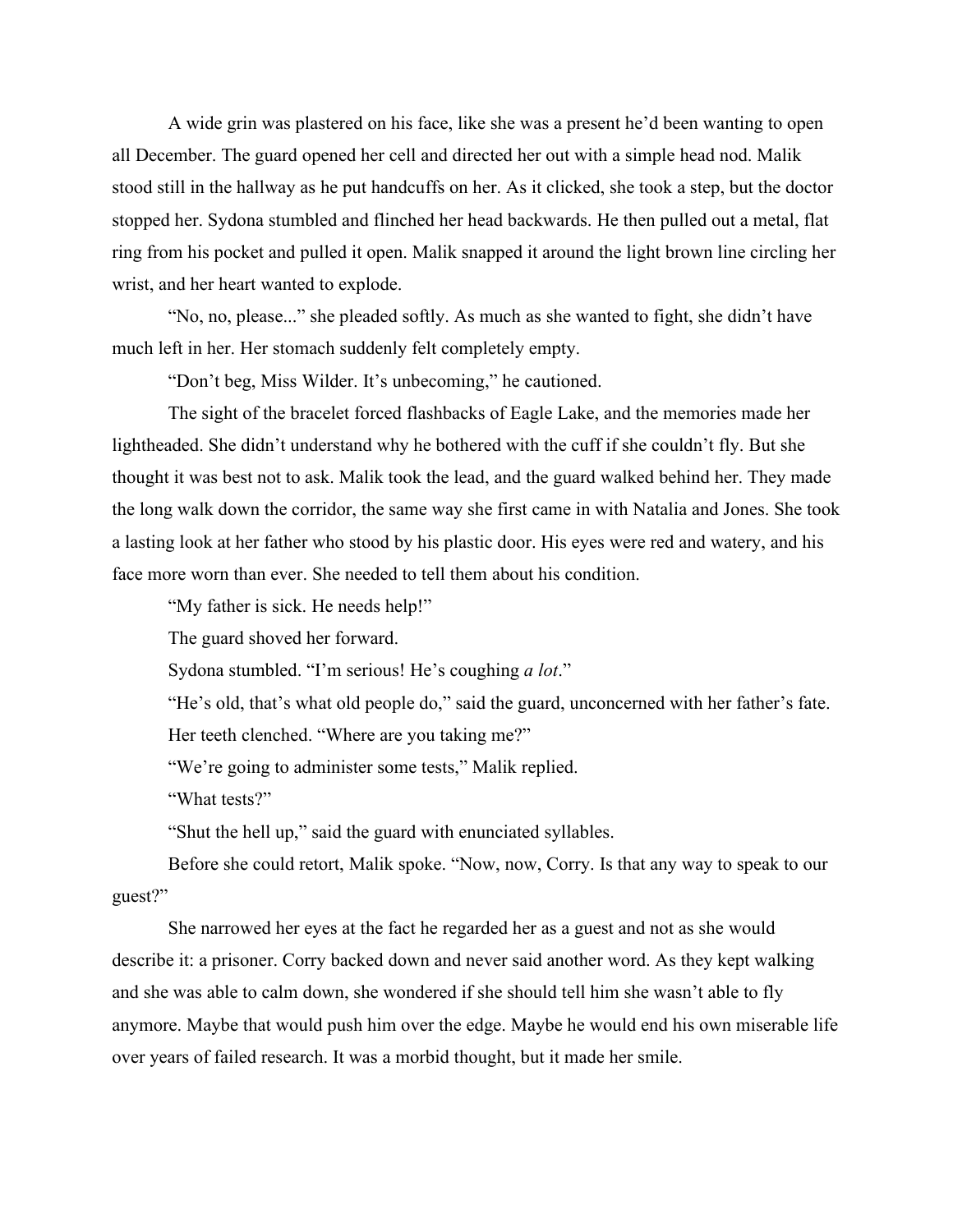What would he do if she didn't do what he wanted, though? Just kill her? She bit her lip. The last time she did something he didn't like, he electrocuted her and took away her ability. Killing her would be the next step, right? Or something worse. She was too nervous to say anything, so she walked in silence as they left the facility and went outdoors.

The first rush of crisp air embraced her senses, and she inhaled it deeply. Staleness from the prison below quickly dissolved. Her focus was renewed in the fresh, ocean air, and she slowly observed her surroundings. Veering to the left, they walked to the mansion on the hill sitting upon the one-hundred acre location. The house more than doubled the size of her sky blue Victorian. She thought her house was large, but this one was obnoxiously big. Floor-to-ceiling windows covered most of the walls, making it feel as if the room opened up to the outside world. It had multiple levels and even half levels, raising it about three stories high. The landscaping around it was impeccable with not a single leaf out of place. Things that could be symmetrical, were.

A complex of two-story buildings caught her eye in the distance as they proceeded up a large flight of bleached, concrete stairs. It looked similar to an apartment setup with cars parked on the cozy street out front. But they couldn't be normal apartments. In such close vicinity, they had to be part of the complex and not a separate neighborhood. They were on a peninsula. The only logical way Doctor Malik could do what he did without nosey neighbors, was to also own those, too. She wondered who, if anyone, lived there.

Malik slid the glass door open for them, and her bare feet sunk into the lavishly soft carpet. White was a favorite color inside the mansion as well. She imagined slamming Malik's head against a window and staining the carpet red, just to add some color. Every inch of the place was flawlessly designed with blues and whites. She still preferred blood red. It was the back of the house, and they trekked through the living room with twenty-foot ceilings. Windows stretched just as high, letting in the constant Californian sun. She actually admired that detail. Even though the mansion was large and bright with several, high-tech electronics, it somehow still felt homey.

After passing by the kitchen with an island, trekking upstairs and then down a hallway, they entered an office. It was covered floor to ceiling with bookshelves. Ladders were placed along the shelves to reach the higher books and the only window occupied the space behind the desk. The aroma of wood hit her in the face as if she were in the Amazon. A gold bust was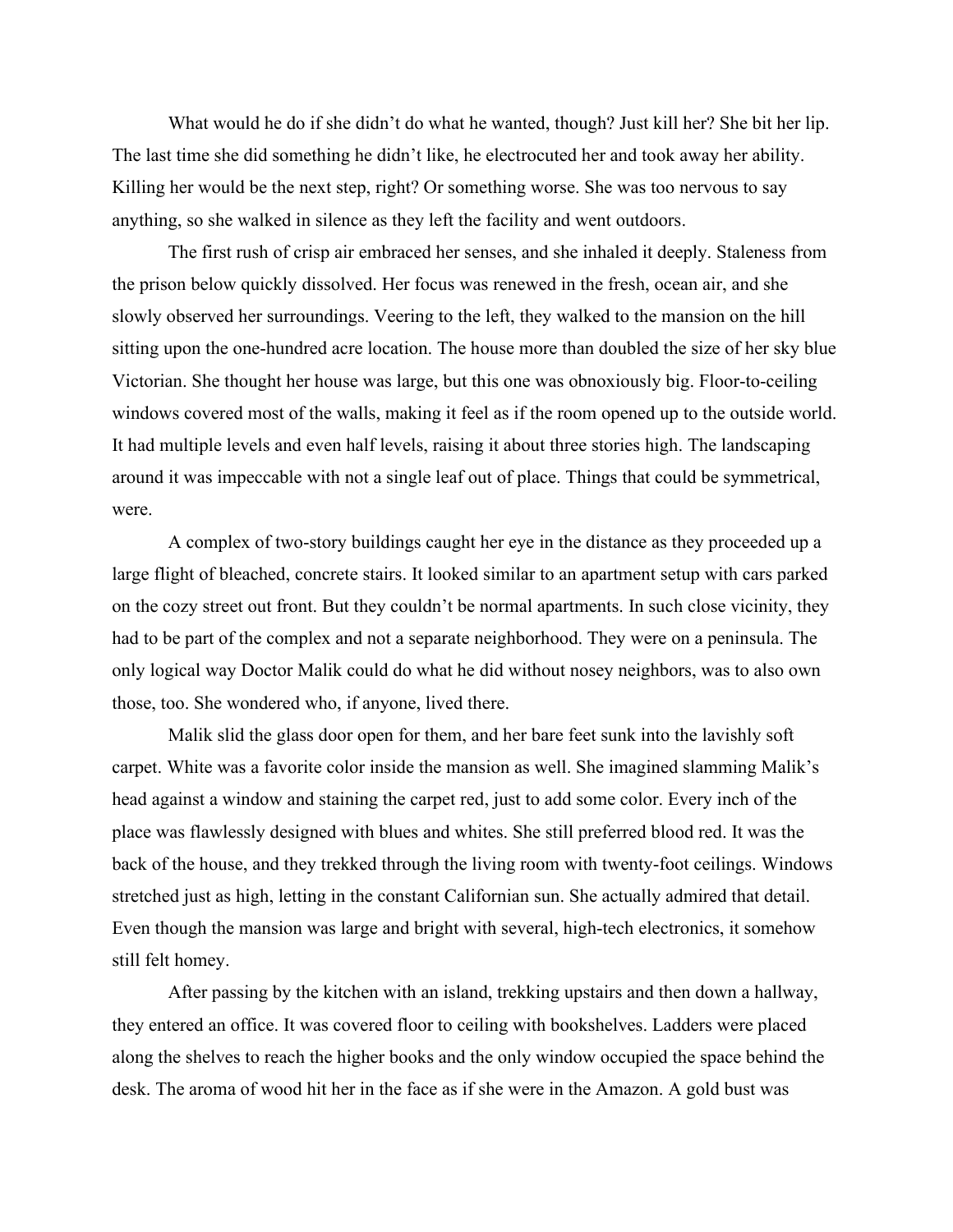displayed behind glass on a shelf, but she didn't know who it was. And on top of one of the few bookshelves that did not touch the ceiling, was a magnificent broadsword mounted proudly to the wall. This was his sacred place, his sanctuary.

Corry stood by the door in case Sydona tried to escape, while Malik made himself comfortable on the shiniest leather chair she'd ever seen. A sleek computer that would make Giovonna envious sat on an oversized, mahogany desk. Sydona stood in front of his desk where another two shiny leather chairs sat, waiting for something to happen.

"Sit, sit," the doctor spoke, waving his hand out over his desk. "Would you like some tea or water?"

Sydona hesitantly sat on the edge of the leather, with her handcuffed hands placed on her lap. "I'm fine."

The doctor removed his glasses, placed them on his desk, leaned back and began with a long exaggerated sigh. "Well, Miss Wilder, it certainly has been a while, hasn't it?"

Sydona gave a slight nod and swallowed.

"No need to be nervous. I just want to talk. How are things?" he asked, tilting his head. As if he were a high school guidance counselor.

"Uh…" she uttered, stunned by the question. They weren't friends, not even in the slightest. Why would he ask such a trivial question?

"I apologize. Poor choice of words. Let me ask this instead…" He leaned forward in his chair and intertwined his hands on top of the desk. "When exactly did your eyes change color?"

The edges of Sydona's lips curled. "When do you think?"

"Eagle Lake?"

"After you electrocuted the hell out of me," said Sydona and made a slight lunge forward in anger. The doctor's eyes shifted to the guard behind her as if stopping him from intervening, then focused back on her. His bushy eyebrows furrowed and he adjusted himself in his seat. "That's impossible, Miss Wilder."

"Obviously not," Sydona sat back and glanced away from him. His staring was beginning to rub her wrong.

He then stretched his hands out and observed her hands. The brown line on her wrist peeked out from beneath the bracelet, and he grabbed it fiercely. He rotated her arm around to examine the scar. "Your eyes were the only thing affected, yes?"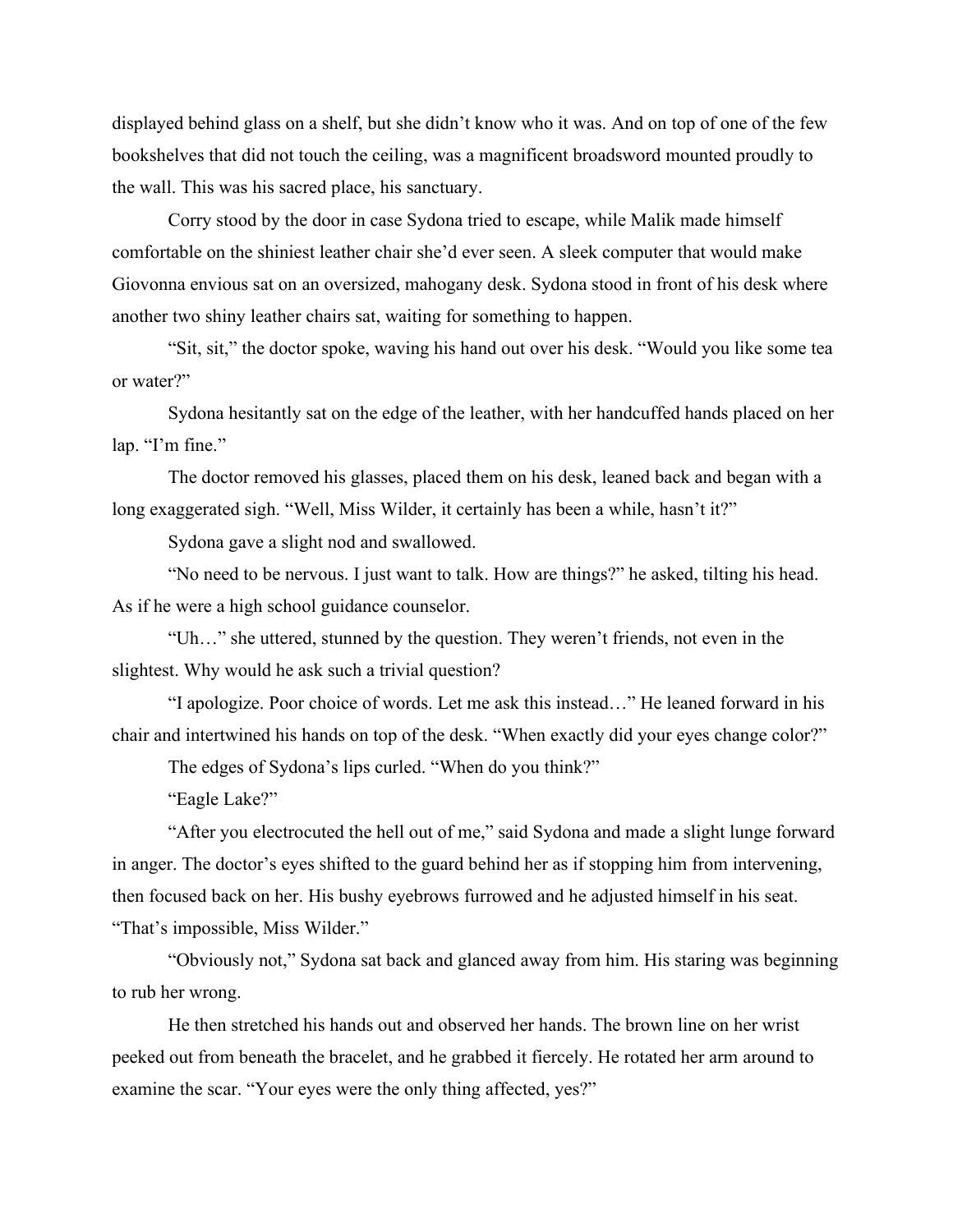Her jaw tightened, and she snatched her arm back. She refused to give him the satisfaction of a "yes". He needed to feel how she felt. The shock of it.

Malik sat back, tilting his head the other way in a different manner. Not in a curious way, but more of an accusing, suspicious way. "Natalia informed me that she saw you in the sky."

"Well she lied to you."

He shook his head and pursed his lips. "I don't believe you."

Her heart pounded. "If I could fly, I would have gotten here much sooner to kill you."

He threw his head back in laughter and pushed his chair back. "Lovely. Let's test it then, shall we?"

Sydona's stomach sank. "What?"

"I need to make sure you're not lying to me too, Miss Wilder."

He seized her arm, nails digging into her skin, and forced her to her feet. "Why would I lie about this?" she protested.

"I can do many things, young lady, but one thing I cannot do is read minds. In order for me to truly know, I need to test it." He put his glasses back on. Sydona was about to say something when he walked right past her and whispered something to the guard. Corry nodded, grabbed the walkie on his hip and left the room, shutting the door behind him. Malik stood next to the door, waiting in silence.

"Where are you taking me?" Sydona demanded.

Malik stayed silent and peered down at his gold watch to pass the time. Soon, the guard reentered the room and whispered something else to Malik. He nodded and announced, "very good! Come along then, Miss Wilder."

Sydona clenched her jaw in frustration. The doctor led the way again, and the guard took his place behind her. After Malik locked the office, they made their way down the long hall and left the house the way they came. She glared at the back of his greasy black hair. His pace quickened as he showed them past the garage prison and to a cliffside jetting out over the vast ocean.

He pivoted around, and his copper, dead eyes snapped onto hers. The wind picked up in the higher altitude. Her short blonde hair whipped around her face, while the gust only moved a single black strand above his eyes. He strutted over and pulled out a key from his pocket. After unlocking her handcuffs, he threw the key at Corry and then pulled out another mechanism that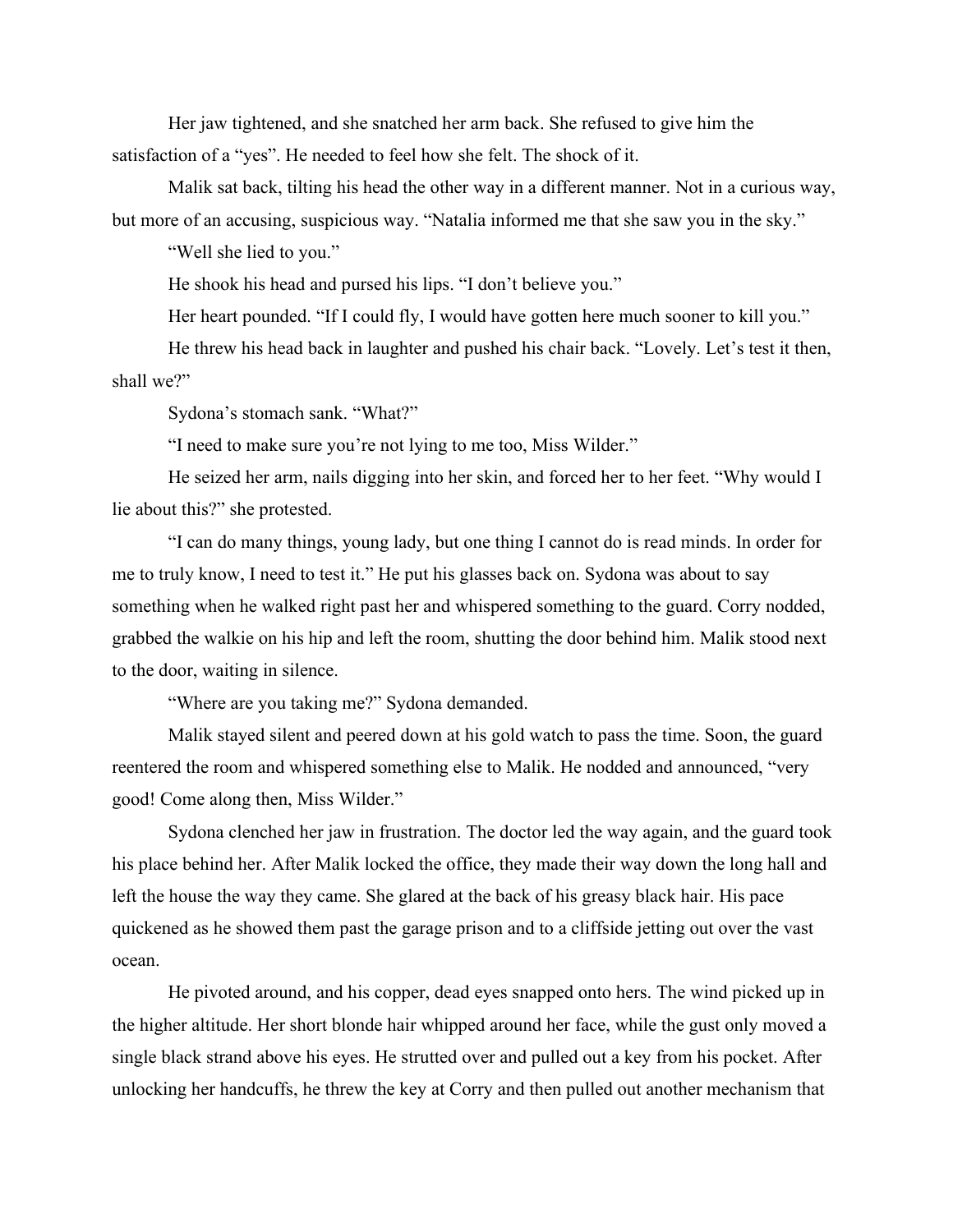unhinged the metal bracelet. It was hard to see exactly what it was he used, but it looked something like a bent paperclip. He then let go, stepped to the side, and held his arm out toward the ocean. The cliff dropped away to violent waves only fifty feet from where she stood.

"What?" Sydona genuinely asked.

"Fly," he said, voice stale.

Her stomach twisted. "I told you I can't."

"I said *do it*," Malik raised his voice.

"No, I'll die!"

"Then I'll know you weren't lying!" he screamed, spraying saliva into the air.

Sydona shook with anger and confusion. Did he really want her to jump off a cliff? Why couldn't he just believe her? What would she gain from lying about it? And what was to stop her from running the other way?

"We don't have all day, Miss Wilder!"

"No! I'm not jumping off a cliff!"

"Yes, you will. And you'll fly."

"I won't!" Her anger quickly turned into tears.

Malik dropped his head and shook it back and forth. He made quick strides back over to her. His nose almost touched hers. His breath reeked of menthol and old coffee. He whispered, "Here's the deal. You do this, whether you can fly or not. If you don't, I won't hesitate to hurt your sick father. If you can fly and fly away from me, same outcome. I need to see proof, Miss Wilder... I need to see it!" He paused to compose himself and fix his hair. "You only need to fly for a minute and circle back. Then we can go about our day."

A huge lump formed in her throat and body surged with rage. She hoped the Sparrows would be there at any second to save her. Willow would come in and do her thing and shoot him in the head like she almost did once before. Or Knox would fly in from nowhere and take him out with a single blow. But no one was coming. They probably couldn't get within a mile of the place. And leaving would only endanger her sickly father more. Sydona finally nodded reluctantly at him. He stepped back to give her space.

Sydona took in a sharp, deep breath, blew out, and burst into a sprint. The edge of the cliff got closer and closer as her heart beat faster and faster. It was like she was being forced to commit suicide. Her lungs felt tighter the closer she came to the edge. The patch of grass turned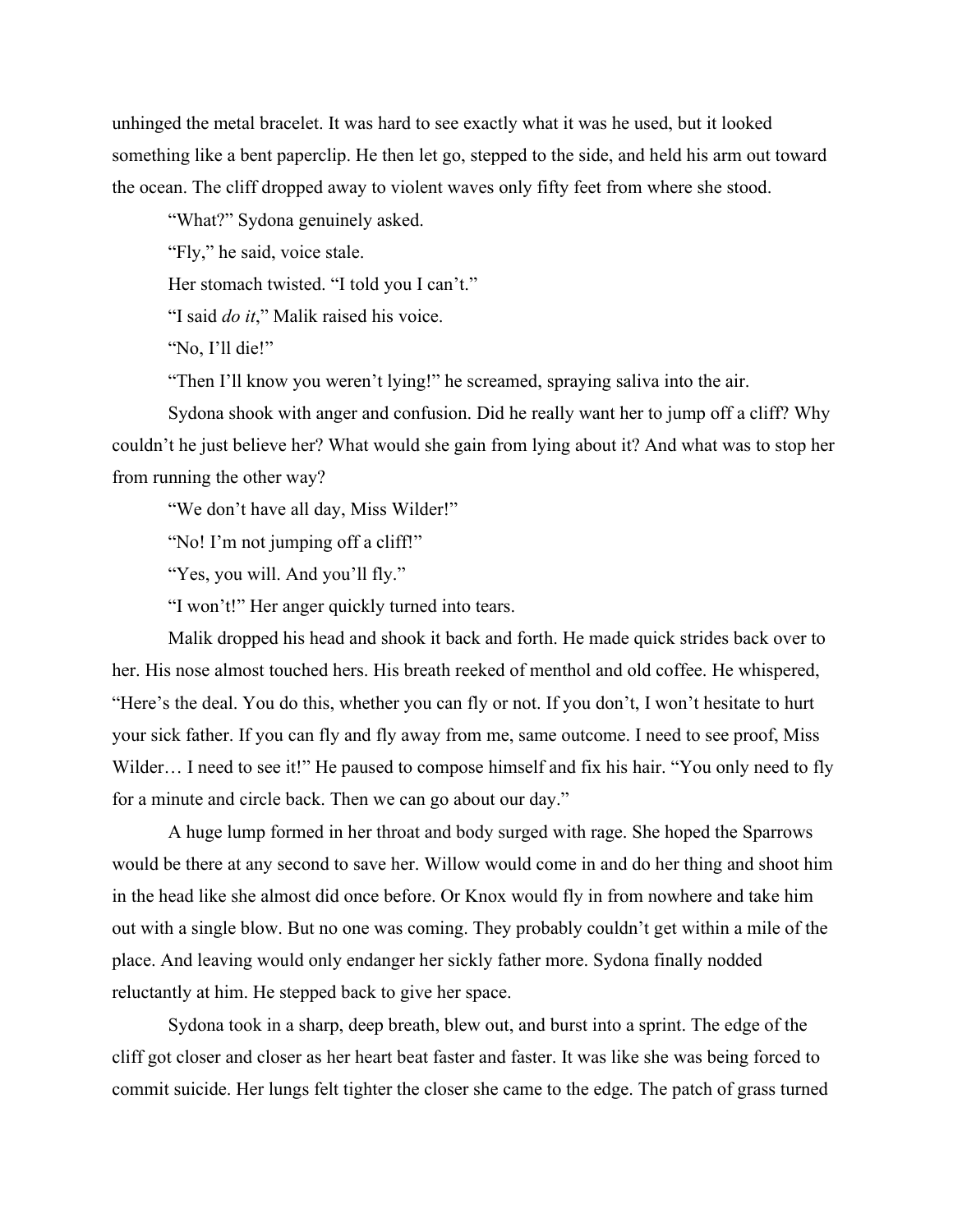brown, and soon her feet and body hung in midair. For a single second, she truly felt like she was flying. But it quickly ended as gravity took over, and she plummeted toward the rocky waters below. She braced herself for the unforgiving waters and forced her arms and legs into a pinpoint. Eyes squeezed closed as she readied herself for her demise.

"I'm sorry, daddy…" The wind tore the words from her lips, and she wasn't sure if she imagined herself speaking.

In an instant she was consumed by the ocean. Despite it being so close to the shore, her feet never touched the bottom. The waves were forceful, and she felt as if she were in a washing machine. Salt water invaded her nose and mouth and crept into her lungs. She was a game to the sea as it pushed and pulled her along, trying to see how long she could last before it consumed her. Her head broke the surface. A huge gasp of air filled her lungs, but then the current dragged her into the depths. Just as she thought she might be able to swim her way out of it, one vengeful tide slammed her into a large rock, and she felt the immediate sting of death.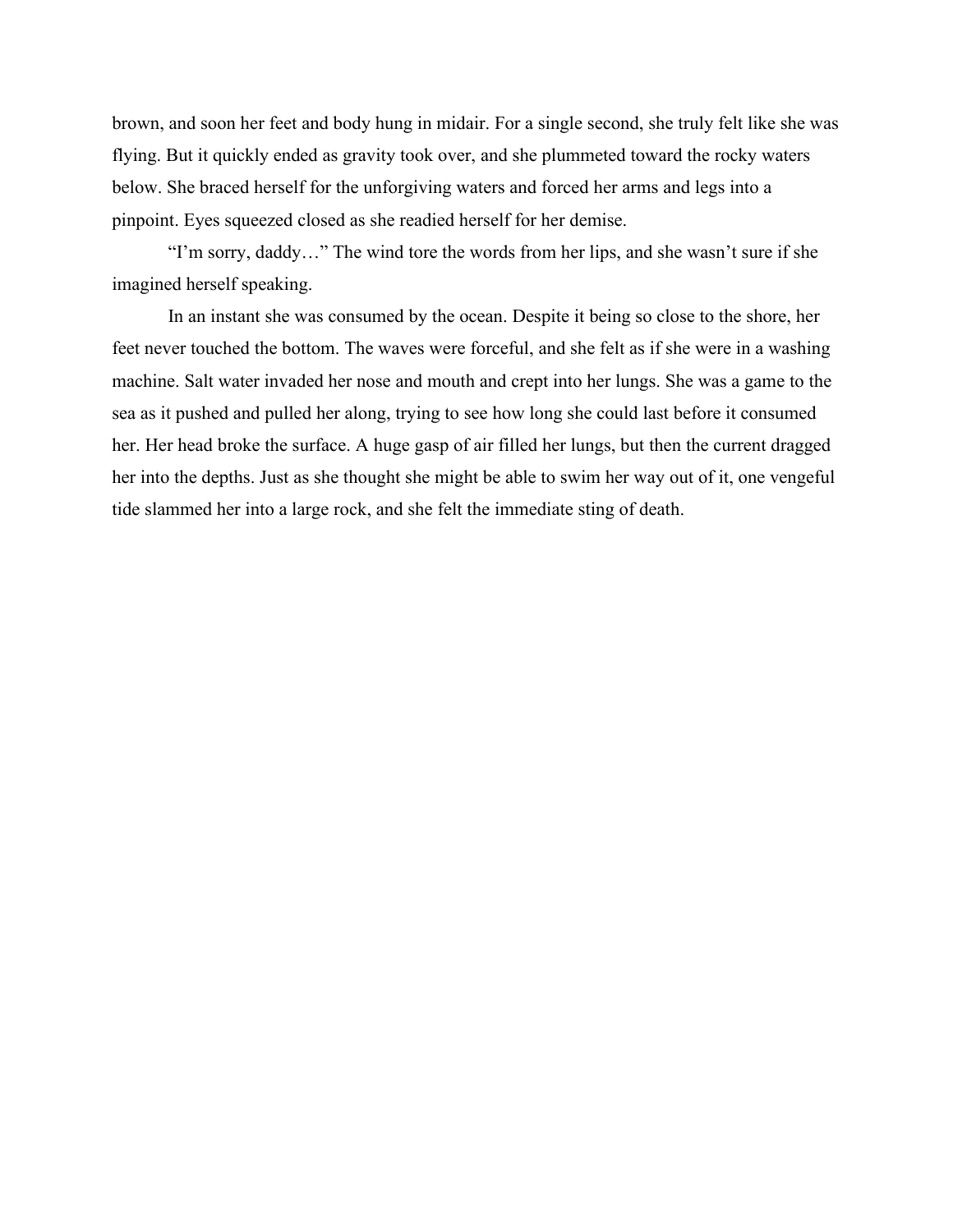## Chapter Two

## Raoul

Raoul sat on the end table between the two beds of the hotel room. A cartoon on the television kept Devon, Silas, Jet, and himself preoccupied. Raoul had never really sat and enjoyed an entire show, and he wanted to watch until the very end. After the show ended, he flew up to stretch his wings. Completely unaware of what occurred in the past thirty minutes, he glanced around the room and squinted his dry eyes.

"Where's Syd?"

Silas left the comfort of the bed to stretch his back and tend to his injured leg. "She's outside, talking with Gia."

Raoul flew to the sliding glass door and pulled back the dense, rust colored curtain. He noticed a phone wire leading outside, and the phone sitting on the table, but Sydona was nowhere in sight. "Did she come back in?"

Silas wandered over to look out with him. "Maybe she went for a walk?" He slid the door open wide, and Raoul flew out ahead of him.

A sound like a disconnected line beeped from the receiver, which hung over the edge of the mesh table by its spiral cord.

"Something happened," Silas said as he observed the small patio. Raoul felt it too.

"What's going on?" Jet announced as he came to look with Devon.

Raoul's gut told him something wasn't right. Sydona wouldn't just leave without telling them, and the phone off the hook made him uneasy. He flew up to the second floor where the rest of the group was staying. He banged on their glass door as hard as he could. Knox eventually came over and let him in.

"Hey, Raoul!" He greeted him with a smile.

"Sydona up here with you guys?" he asked as he buzzed around the room, searching in the bathroom and under the bed.

Willow chuckled. "I don't thank she's under the bed, buddy,"

"I can't find her. I can't find her." he mumbled out loud. His heart pounded in his ears. Avani spoke up. "Chicano, calm down. She's prolly just out for a walk or somethin'..." "No! She wouldn't leave without telling us!" he yelled, his heart thumping fiercely.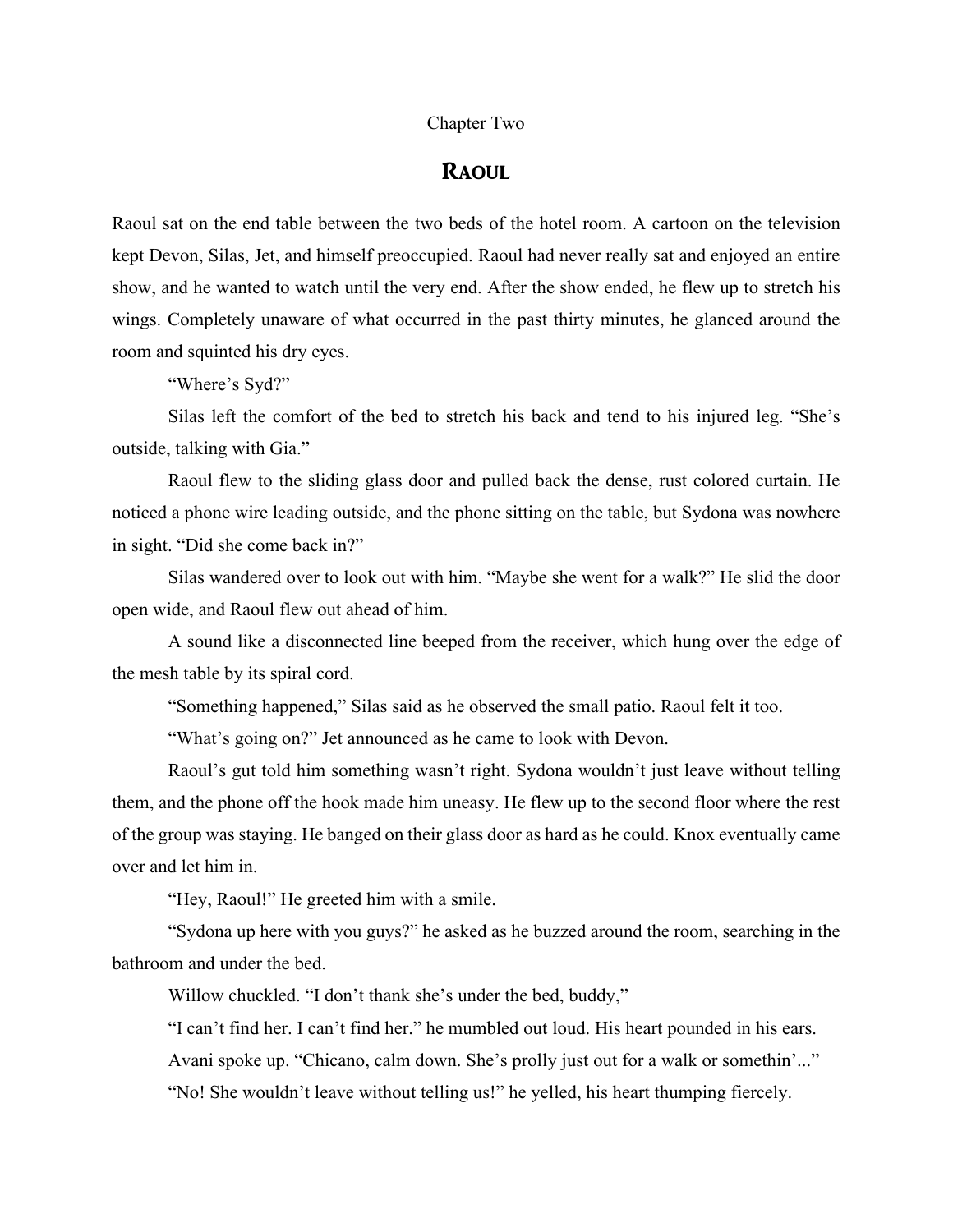A loud knocking on the door stopped the talking. Harold opened it cautiously. Silas pushed it open further and limped into the room, out of breath. "D—did you find her, Raoul?"

"Sydona? No…" Knox scratched the back of his neck. "What the hell is going on?"

Jet spoke from the doorway in unison with Devon. "She's gone."

"Syd's missing?" asked Avani with wide lilac eyes.

Willow shook her head. "She ain't gone; she's gotta be somewhere. Come'on, I'll help ya find her."

Raoul nodded, squashing his fears down. Willow's cool tone helped calm him, and he buzzed around the room to search for clues.

Devon spoke up, his voice small and high-pitched. "She wouldn't just leave us, would she? She's our family."

Jet patted the boy's back. "We'll find her, don't worry."

The comforting words didn't help, and he began to sob in the middle of the room. "I miss my mom and dad!" He cried and wrapped his arms around Jet's waist. Jet stood still for a minute, unsure of what to say and then bent down to hug him. Raoul heard Devon's muffled words in Jet's hoodie, "I just wanna go home…" Jet squeezed him tighter.

Raoul flew over to face Devon. "Hey, we're going to find Syd. I can promise you that, okay? And yes, we are all family and will be here for you always." He smiled with a wink, and it made Devon laugh.

Devon pulled away from Jet and wiped his face with his glasses still on. "I—I think I heard Syd on the phone earlier with Gia. Maybe she knows something?"

"Yes!" Silas exclaimed. "That's a great idea, kiddo! Let's see if we can find something."

Devon's smile widened, and everyone praised him, lifting his spirits right back up. Raoul noticed Jet in the corner, less than excited. But before Raoul could ask him anything, the group headed downstairs.

Raoul dove from the upstairs balcony and flew right to the phone, which was still outside, before everyone else even left the room. When he landed on the table, he noticed a sliver of yellow paper poked out from under the phone. He grabbed it with both hands and beat his wings to help him pull it out.

"Silas!" Raoul yelled. "I think this is Gia's number. Can you call her?"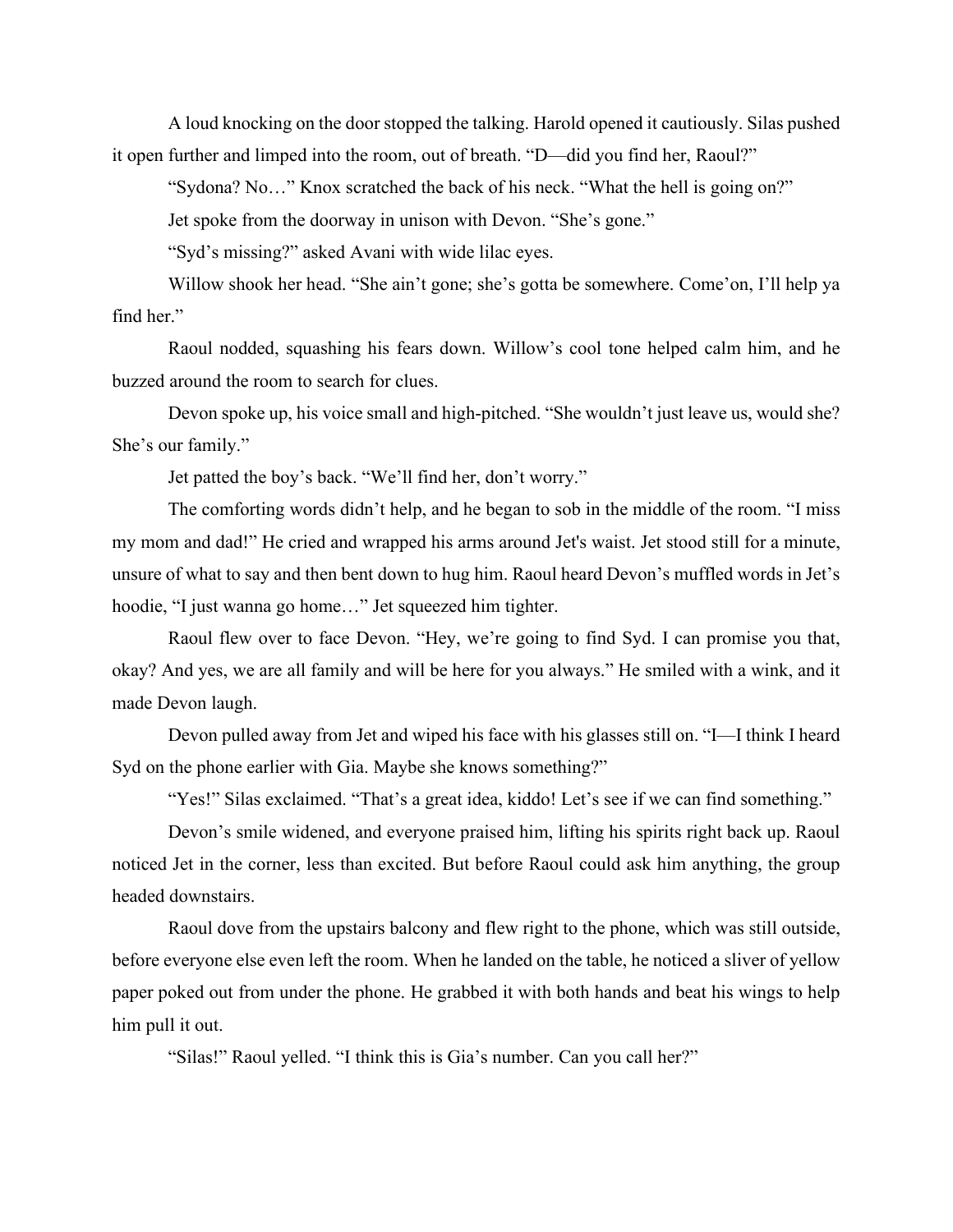Without hesitation, Silas dialed her number, while also bringing the phone back inside. The rest of the group began to trickle into the hotel room.

Silas placed the receiver to his ear, and when the ringing on the other end stopped, Raoul flew up to the receiver to hear what was being said.

*"Syd? Syd is that you?!"* Giovonna's voice rushed out.

"No, Gia. It's me, Silas," he answered.

"And Raoul!" Raoul yelled.

*"Oh my God. It's so good to hear your voices! But... where's Syd? What happened?"*

Silas replied. "That's why we're calling. Did you happen to hear anything? Before she stopped talking?"

*"Uh, well, we were in the middle of talking when I heard Sydona make a weird noise and then nothing. In the background sounded like a woman. She called her a puta. Whatever that is…"*

"A puta?" Silas twisted his face. Raoul caught Avani's and Knox's reaction to the word. It then seemed very clear who was involved. Only Natalia would use a word like that.

*"Yeah. What happened to her, Silas?"*

"Not sure, but we think it involves Avani's sister, Natalia," Silas answered. Knox nodded his head heavily up and down, and Avani smacked him.

*"Avani has a sister?! What do you think she did?"*

"Natalia works for the doctor. There's only one place she would've taken her..." Silas's words faded off, and he removed the receiver from his ear and gripped it tighter. His eyes squeezed shut, and he swallowed hard. He returned the phone to his ear. "We need to find her."

*"Oh no…"* said Gia. After a long pause she spoke up again. *"Come get me. I want to go with you."*

"What?" Silas asked with a slight laugh at the impulsive decision.

*"I want to help you find her. I need to make sure she's okay."*

"Gia…" Raoul said as he and Silas exchanged looks.

*"Please, Silas!"*

Silas replied. "We can't come get you, Gia. We would be backtracking. And, not all of us can fly. My leg—"

Willow pushed her face closer to the phone, causing Silas to crane his neck away. "Yeah, sorry, baby girl; I ain't flyin' anymore on this trip. I tried it, and I am *done*."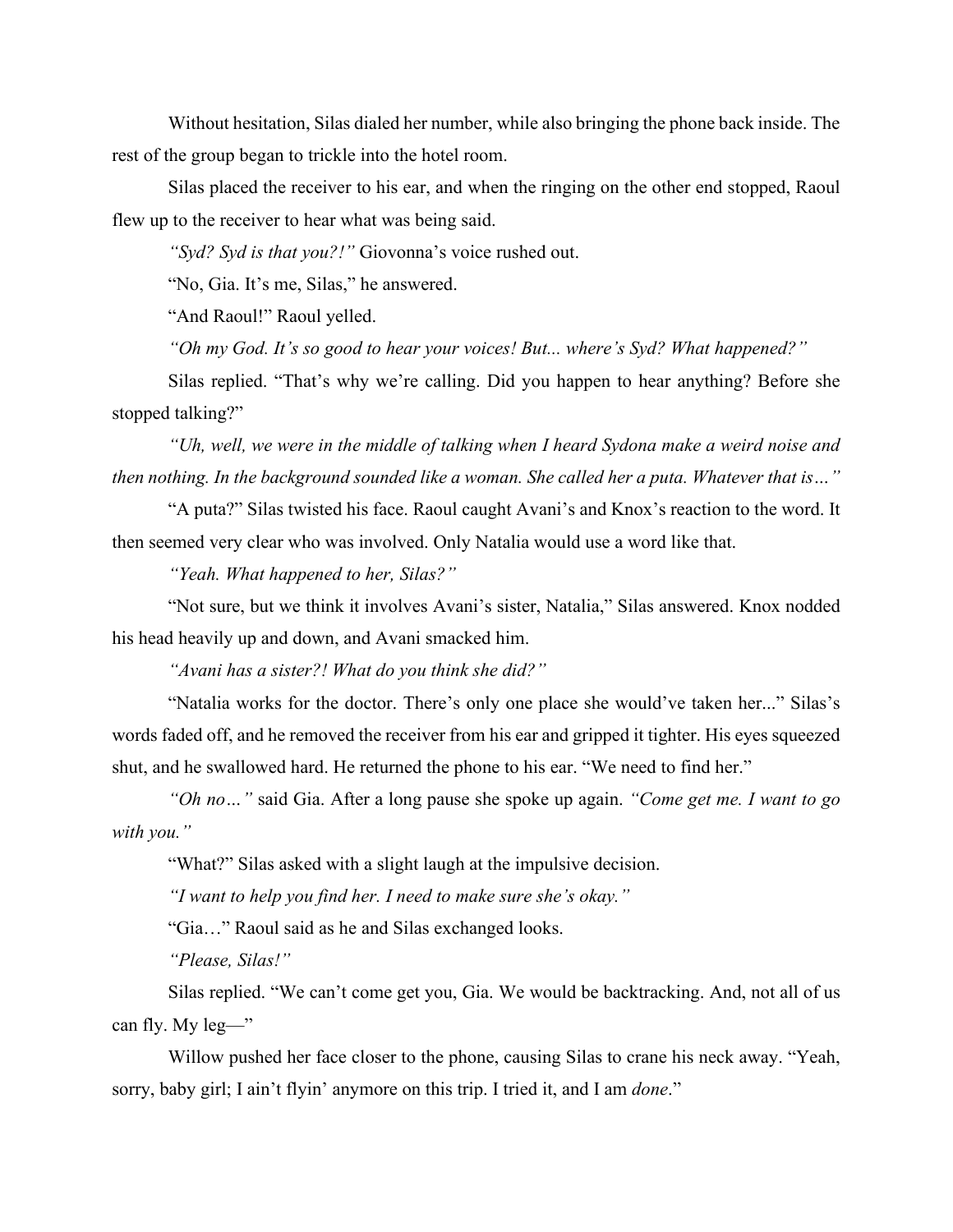*"Willow? Oh my god! Willow the Widowed! I've missed your voice so much!"* Giovonna said much louder.

"I've missed ya too, pumpkin. But we can't go back; we're too far now."

Raoul watched Willow's face. It suddenly turned pink, and her eyes glistened. She really cared about Giovonna. They all did.

*"Okay then. I'll come to you,"* she said confidently. *"Where are you?"*

Raoul flicked his wings. "You're coming here? It will take too long, Gia."

*"No it won't. I've actually calculated it out. If I can force myself to fly roughly sixty miles per hour, I could make it there by morning."*

"Morning?" Silas asked with raised eyebrows.

"You'd be flyin' all night. You'll exhaust yourself," Willow said.

Silas added. "Plus, it's dangerous. It's like midnight right now."

*"You guys can argue all you want, I'm coming. Gimme the address."*

The three collectively sighed. Raoul felt the situation was all too familiar. It was just like back at the diner when Sydona told her she wanted to go alone, and Giovonna insisted. Once she got something on her mind, nothing could stop her. Even now that they were closer to the doctor's headquarters, she wouldn't take no for an answer.

"Take the I-80 west until you start seeing mountains. We're at Three Peak Inn. Room 12," Raoul said.

Everyone in the room glared at him. "What? She's family. She's coming with."

"What about your folks, hun?" Willow asked Giovonna.

*"Screw 'em. You guys are more important."*

Raoul's chest pounded. Her words made him feel warm but also broke his heart. Were her parents really that bad? What if they put out another search for her? But it felt wrong to not have her as part of the rescue mission.

"We could all get a good night's rest while we wait for Gia, and that way we'll be fully refreshed to get Syd back. Yeah?" Raoul said confidently.

Giovonna answered, *"Perfect. Willow, I have my beeper. Let me know if anything happens. Otherwise, I'll see you guys in a few hours!"*

"See ya real soon," Willow said. Her voice was gentle, but Raoul could tell she didn't really want her to come. Perhaps because of how dangerous it was. She'd be safer at her own home.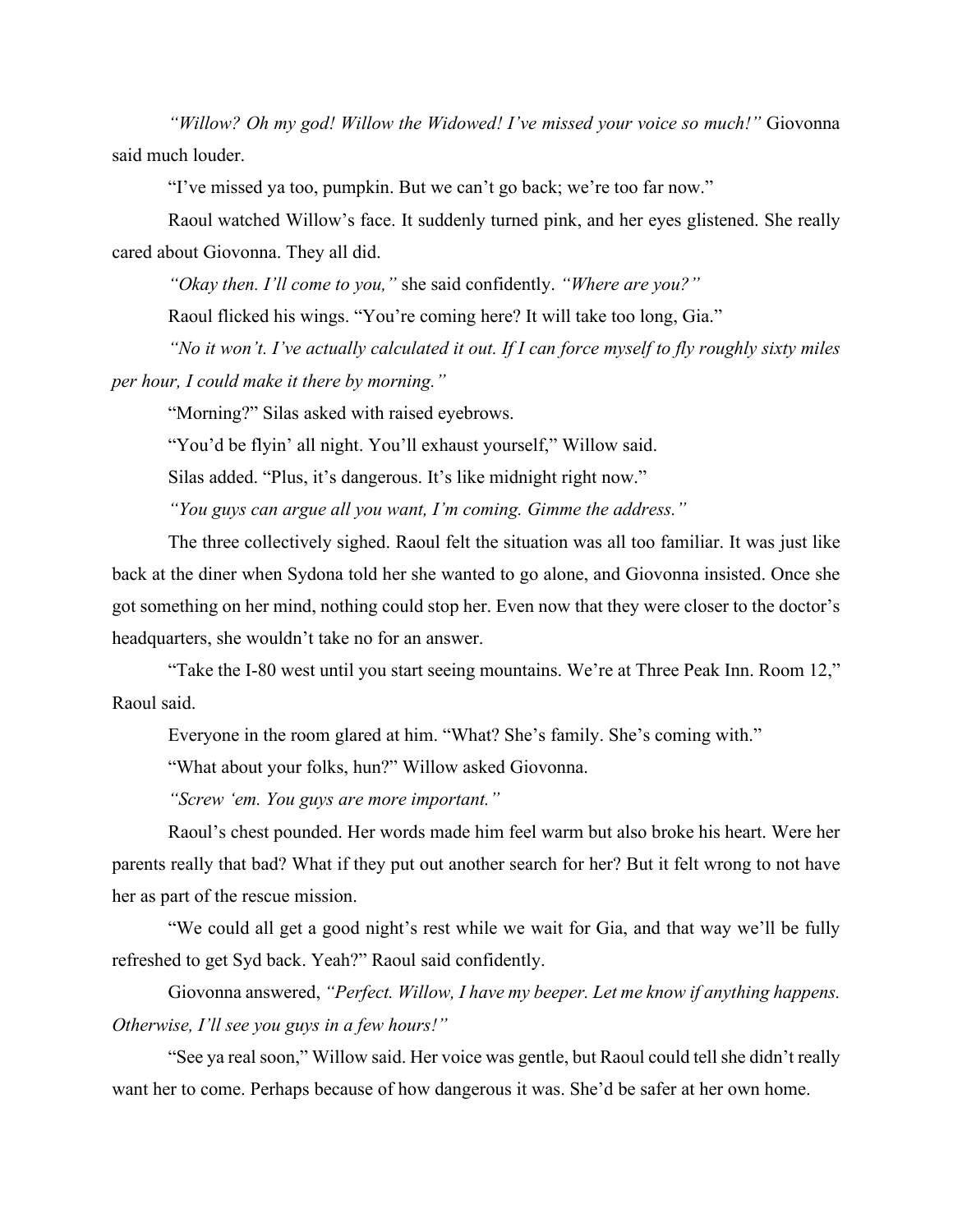*"Can't wait! Bye!"* Giovonna said quickly.

Silas hung up and glanced over at Willow. "Guess we wait 'til mornin'."

"Gia's coming back?" Devon spoke up from the twin bed.

Jet rubbed Devon's head. "I guess so. Let's get you ready for bed, okay?"

"We'll go back upstairs then, sí?" Avani nodded.

Knox agreed. "A good night's rest isn't a bad idea."

"How are we supposed to sleep with Syd missing?" Silas said shortly.

The group stayed silent, and Raoul could almost see a dark cloud hovering just below the ceiling.

"We have to keep the faith," said Raoul. "Syd and I have a deep connection, and I know she's still alive. I can feel it."

"Amen, Raoul," said Willow, tears welling in her eyes. "I'll be sayin' a prayer for her tonight, an' I expect you all to do the same. She'll be back with us before ya' know it."

Raoul glanced at Silas who lay on his side of the bed and draped a jacket over his face. Avani made a point to hug Devon before she left, and she whispered something in his ear that seemed to cheer him up.

As the rest of the group left the hotel room, everyone got settled underneath the sheets. But Raoul couldn't sleep. He felt his blood pressure rise the more he realized his best friend was completely alone with Vultures. With Malik. And the fact it happened right under their noses. Maybe if he hadn't indulged in a silly cartoon, all of it would have been avoided. He couldn't bear to sit back and relax again until she was found.

He fluttered over to the tiny bathroom and landed on the sink. Turning the handle, he warmed up the water, then plugged it up. The oval sink filled with water, and Raoul jumped up, turned his back to the water, and landed on the surface with his toes pointed up. Water covered his ears, and he closed his eyes. Shaman Faro's words entered his mind, and he repeated them over and over in his head.

*"Imagine the water as a sponge. Let the emotions that flow over absorb into the basin.*  Look at it around you, look at it from above. It cannot control you. You control it. Now that the *water holds your emotions, allow them to drain. Wash them away.*

*"Remember: everything happens in the universe for a specific purpose. We are not meant to understand but to accept that which we cannot change."*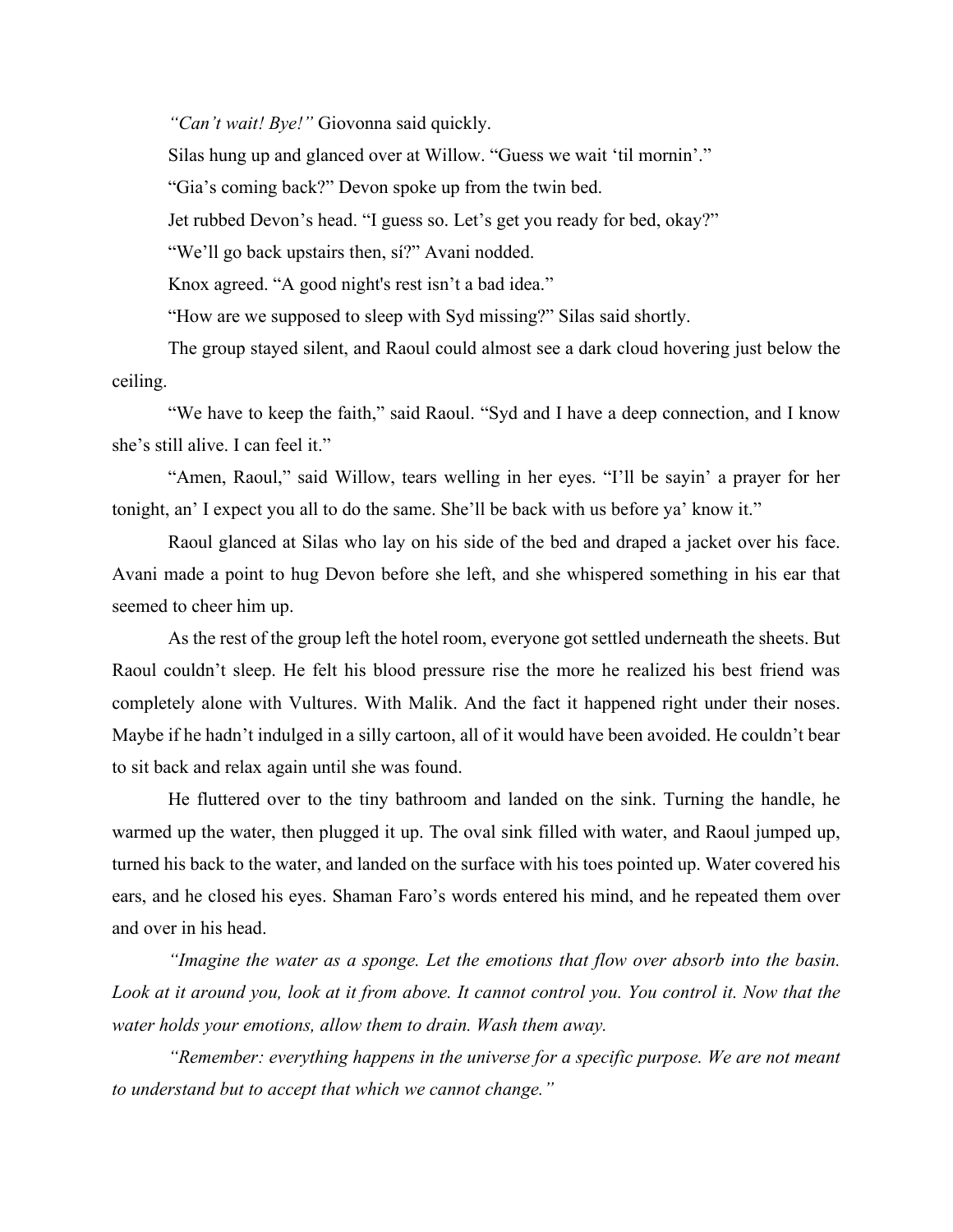Raoul took several deep breaths as he held onto the Shaman's words. Focusing only on the water surrounding him, he allowed his anger to seep out and suddenly felt a weight lifted. He swam to the edge of the sink and pulled the plug. Raoul watched the water circle into a small tornado down the metal drain. Lifting his chin and exhaling, he then made a soft makeshift bed on the table between the beds and was finally able to fall asleep. He knew once he woke, Giovonna would be there, and they would find Sydona again.

The next morning, Raoul was the first one up.

Skipping his usual stretch, he curled up on his towel and lay there, waiting for someone else to wake. The sun rose over the mountain peaks and flooded through their curtains. Giovonna hadn't made it yet. His leg shook anxiously. Did she get lost? Did she even leave her house, or did her parents stop her before she could? And more importantly, was she going to stop somewhere to get fruit?

At last, two gentle knocks rapped their hotel door, and his red wings flicked.

"She's here!" Raoul said excitedly. "Wake up!"

He flew over to the window and peeked out to see Giovonna. She wore her hair in a pink headband, a blue t-shirt, a black jacket, and had a full backpack slung over her shoulders. She waved with both hands.

"Can you open the door?" Giovonna asked, muffled by the glass between them.

Raoul shook his head. "It's too heavy!"

"Well wake one of them up. I feel weird standing out here like… a creeper…" Her eyes wandered behind her.

He flipped back the curtain to see Silas sitting up in bed. Once his grogginess passed, his tired eyes flew open, and he looked at the window to see a show in front of it. "It's Gia! Open the door!" said Raoul.

Silas rushed to the door. When he swung it open, Giovonna stood in the doorway with the biggest smile Raoul had ever seen. She went in for a hug with Silas, and he hugged her back, his arms not long enough to fit around her giant backpack.

"Hey!" Raoul greeted, waiting patiently behind Silas for his turn.

"Raoul!" she called out with arms open. Raoul grinned and flew right up to her chest, and she pressed him against her with a happy sigh. "Man, I missed you."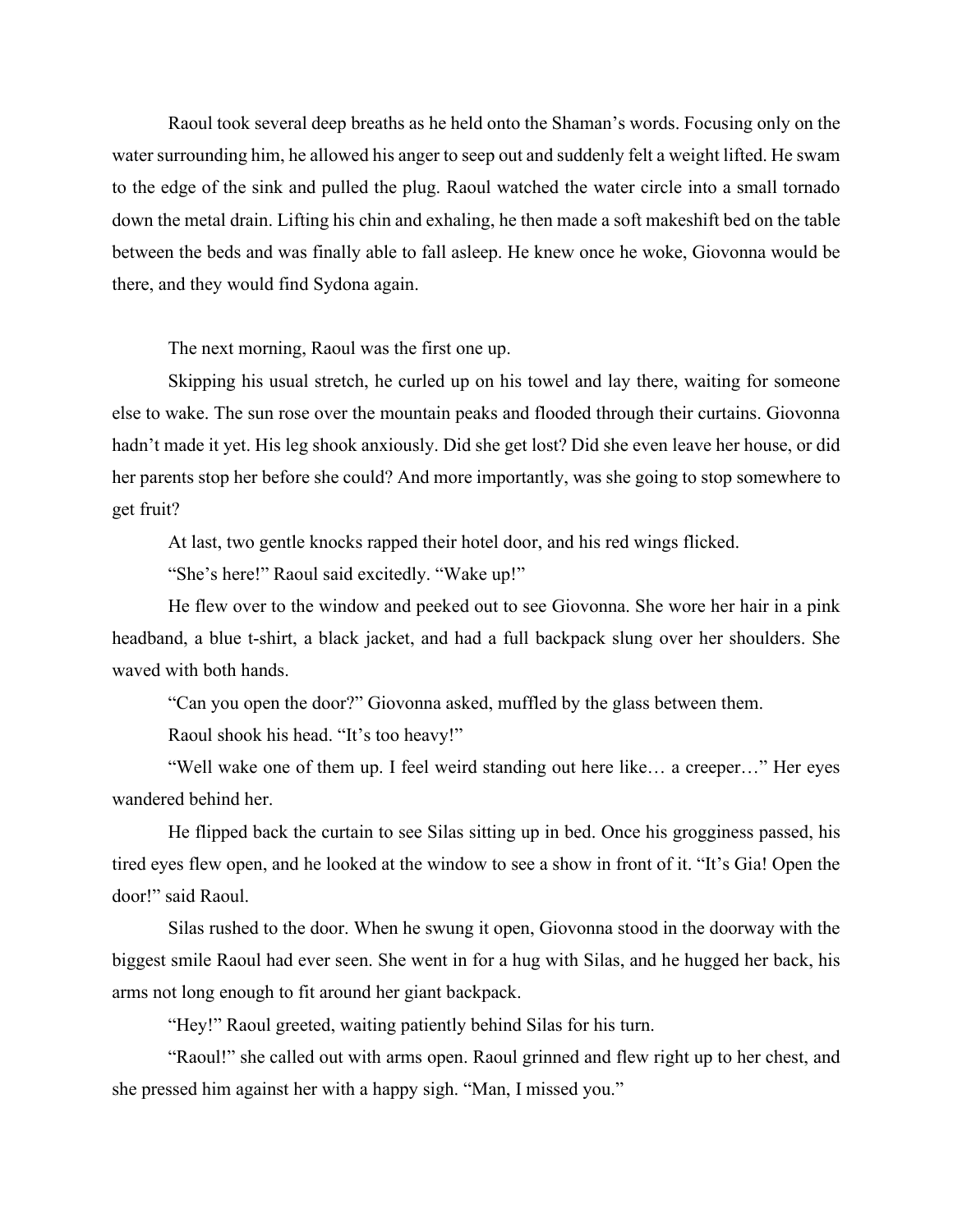"Missed you too, Gia."

"You made it!" Devon shouted as he whipped the covers off him. He ran to her and jumped into her arms. Jet emerged from the covers to give her a sleepy smile followed by a yawn.

"Devon!" She held him tight. "You've grown since I last saw you, huh?" Giovonna smiled brightly and grabbed both his shoulders.

"I'm a Sparrow now!" Devon shouted, making Silas fully conscious.

"Whoa! Seriously? That's so awesome, dude! Gimme five!" Giovonna held her hand up and bit her lip with excitement.

Devon slapped it and giggled.

"Hey, Gia," Jet finally said.

"Hi, Jet!" She narrowed in for a hug from him too, even though he was more reluctant.

Silas shut the door and asked, "Everything went okay, I'm assuming?"

"Yeah, actually. It was so exhilarating! Flying all on my own. No parents, no rules, no one to shoot me down. I had a lot of time to reflect. But, uh, I do need to use the bathroom. So, if you'll excuse me…" Giovonna ran to the bathroom and slammed it shut.

"I'll go tell them she's here," said Silas. He threw on a pair of pants and shoes and left the room to go upstairs.

"Are we going to get Syd back now?" Devon looked up at Jet.

"Yep. Are you excited?"

"Uh-huh. I miss her. Do we get to fly again?"

Jet bounced on the bed as he took a seat. "No. No, not this time. Silas is still injured. But uh…" he sighed. "I need to talk to you about where we're going."

"What about it?" Devon asked and sat next to him.

"It's a dangerous place. There are very bad people there. They don't like people like us, who can fly. They will try to hurt us."

"Oh." Devon sulked. "Like Lacey?"

It took a second for Jet to respond. "Yeah, like Lacey…"

Raoul felt the mood change in the room. He could almost see the walls rising around Jet.

Devon furrowed his brows, looking over at Jet through his fingerprint smudged glasses. "But you're not hurting anyone. Why does he want to hurt you?"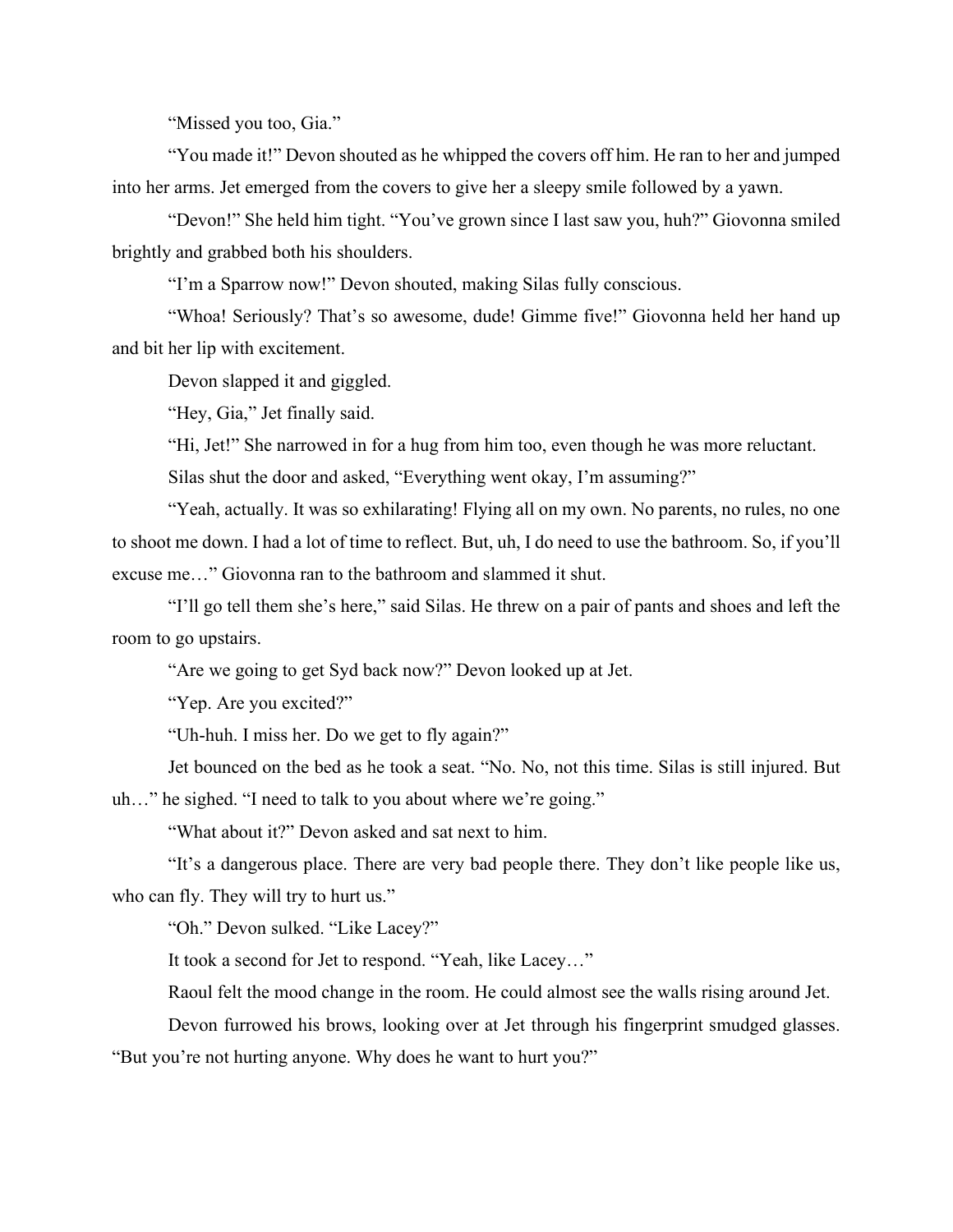Jet couldn't look at him so Raoul answered. "Some people are just bad. Can't help it. They're wired a different way than us."

Devon focused on Raoul. "Like the guy who killed my parents?"

Raoul saw Jet's face melt, but Jet quickly replied, "Uh… no, not like him."

"But he hurt my parents. When someone hurts someone, they deserve to be hurt too, right? That's what you said."

"It's complicated, man," Jet said irritably with a mumble. His fingers wiggled quickly against his knees while his leg shook.

Raoul felt bad for Jet. Before he could interject, the front door flew open, and Knox and the others came waltzing in.

"She here?!" Willow asked and threw her bag down.

Jet walked away from Devon, relieved by the sudden intrusion. He poured something into his coffee and took a long sip.

The bathroom door swung open, and Giovonna shrieked and giggled at the sight of Willow. Her friend laughed and held her arms open. When she jumped into her arms, Willow twirled her around in a circle.

Raoul grinned and watched the reunion from the dresser.

Knox stared at the girls. "Wow. Is she like Willow's long lost daughter or something?"

"You have no idea how much Willow talks about that girl," Harold said.

"I think it's muy precioso," Avani said while braiding her ebony hair.

Once Willow and Giovonna's reunion ended, they were finally good to leave. They took one last look around the room for supplies. Harold and Jet grabbed as much soap and other small things as they could shove in the packs. Once everyone was ready, they trampled down the stairs like a stampede.

Harold and Knox took the front seat of the vehicle, so Harold could help with directions the rest of the way to the headquarters. Raoul sat in the back with all of the luggage and a large window to look out of. A part of him wanted to sit up front with all the action, music, and talking, but most of him wanted to be alone. He wanted to get Sydona back, but then he remembered, she wasn't the only one who needed saving. His niece Jubilee was still in their custody. In all the recent chaos, Raoul almost forgot she was taken, too. He cringed at the idea of what the doctor or Natalia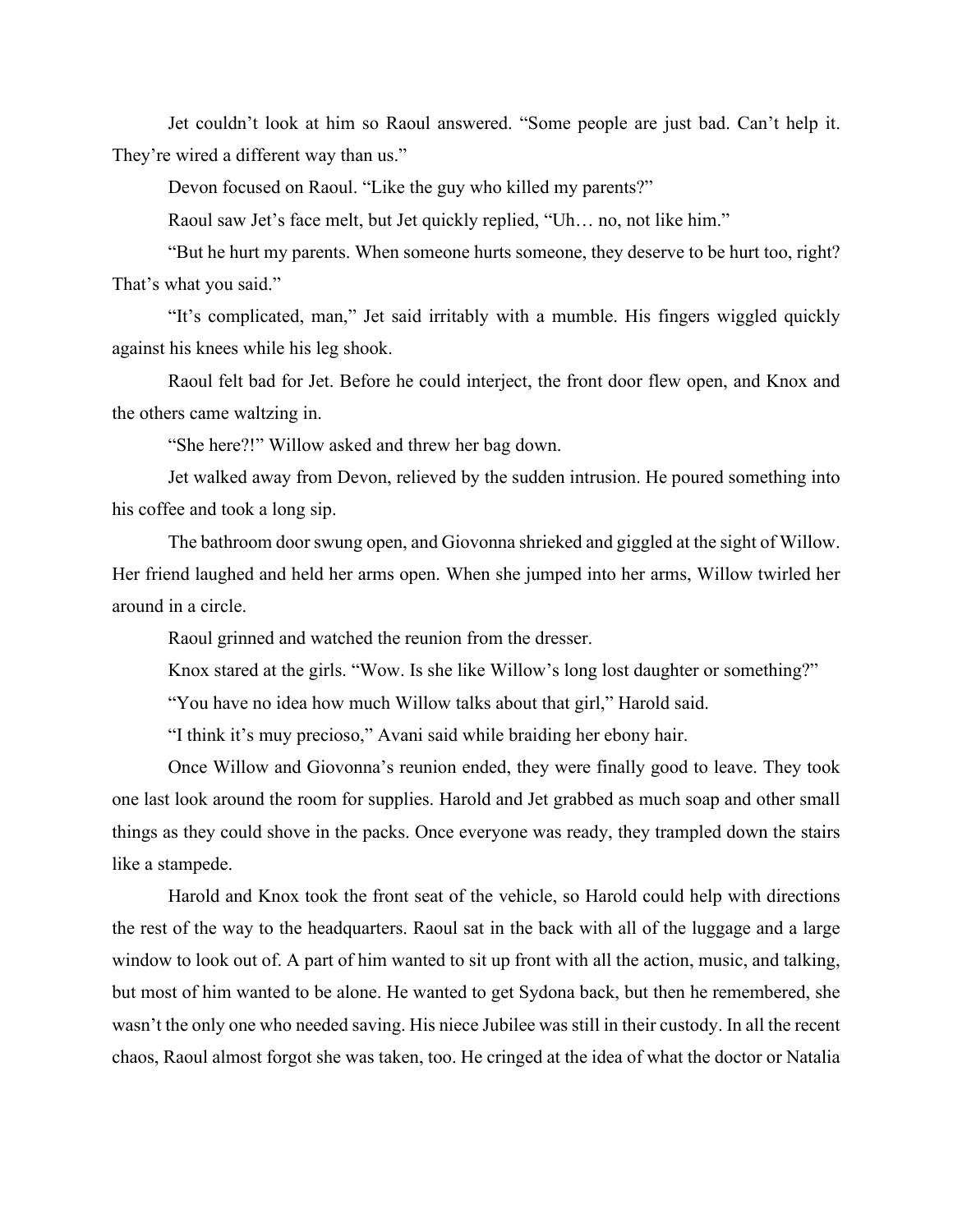could be doing to her. If it was anything like what he did to the fairy in his office at Eagle Lake, she was in huge trouble.

Raoul shook his mind free of the dark thought and decided to make his way up to the front.

"Were you able to figure out the bracelets at all?" Silas asked, sitting across from Giovonna.

"I mean, it's only been a few days, but I did what I could. I just need to be able to test it."

"Kinda feel bad for the princess," Willow said. "I hate flyin', but I know how much she loved it."

"Me too," Knox added. "Can't imagine not flying."

"I wonder what he's gonna do when he finds out," said Avani, still braiding.

"Well he won't be happy, I can tell ya that much," Harold replied.

Jet joined in. "What do you think he'd do to her?"

Harold sighed heavily. "I honestly don't know."

The group sat quietly, lingering on uncertainty. Not even Harold could tell them what would happen, and he worked with the doctor for years. Raoul thought he could have more information but didn't want to set more of a depressing tone. He changed the subject to something more productive. "What are we going to do when we get there?"

Knox nodded his large, bald head. "You know the place, Harold. What are you thinking?"

Harold cleared his throat and took a chug of coffee. "Alright, so, John's sittin' on several acres of land with all of it protected with… us. There's a place to check into a mile before you even see his house. You need to be verified before gettin' past them."

"How you suppose we do that since you ain't a Vulture anymore?" Avani wondered.

"I still got my ID. I just hope they won't know I don't really do that anymore."

"You hope?" Jet scoffed. "Yeah, we're screwed."

"What's plan B?" Knox asked patiently.

"If that don't work, then we'll have to sneak in. Park somewhere far away and walk the rest of the way."

"You just said the place is surrounded by Vultures. That's an even worse idea than the first one!" Jet argued.

"Look, I told you where he was; it ain't my job to get you in, too," Harold said and slumped down in his seat.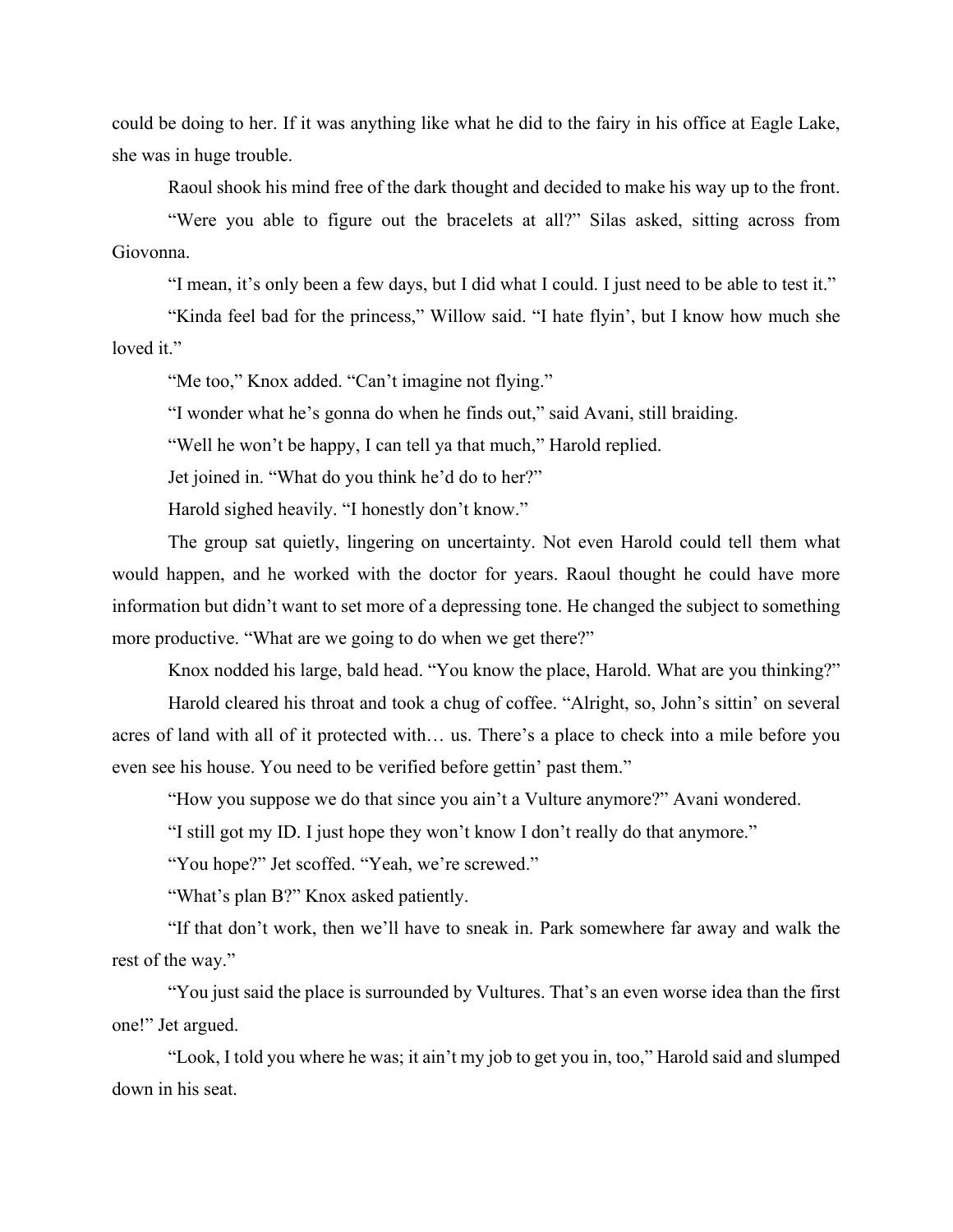Knox let out a heavy sigh.

"I'll do it," Devon said quietly from the back.

"What?" Jet asked.

"I'm small. I can sneak around them. And I'm not a flier, so they won't hurt me, right?"

Raoul grinned. Everyone else stayed silent with wide eyes and exchanged looks.

Jet spoke softly to the ten year old. "Devon, you don't have—"

"It's the only plan that might work. And I want to do it."

"Lacey would kill me if I let you go through with this, Dev," Jet warned.

"How else are we getting in if I don't go?" Devon argued.

Raoul saw his face harden.

Willow spoke up. "If we don't come up with anythin' else, son, we'll let ya know."

"What if I go with him?" Raoul proposed.

Giovonna glanced at him with hopeful eyes. "That could... actually work."

"Yeah!" Devon exclaimed.

"I can keep an eye out and tell him where he could go without being seen," said Raoul.

Silas agreed. "I like that plan. The best one I've heard so far."

"No, he's not going out there. I won't let him," Jet said.

"You can't do that! I'm a Sparrow just like you now. You can't tell me what to do!" Devon yelled.

"I'm in charge of you now, Devon, and I won't allow you to do this. Not by yourself!" Jet fired back.

It was a strange sight to see Jet trying to play the part of a parent. Maybe he thought he needed to replace Lacey or make up for something he did. Raoul would never fully understand him.

"You're not in charge of me! You're not my dad! I want to do this. I want to help," Devon cried with a cracking voice.

Jet soon wore a face of defeat. He wasn't Devon's father. And Jet knew that.

"You know what? Fine. Do it. But don't come crying to me if something happens."

"I won't because you ain't my dad!"

"You already said that!"

The car fell silent once again, and all that could be heard were Devon's sniffles.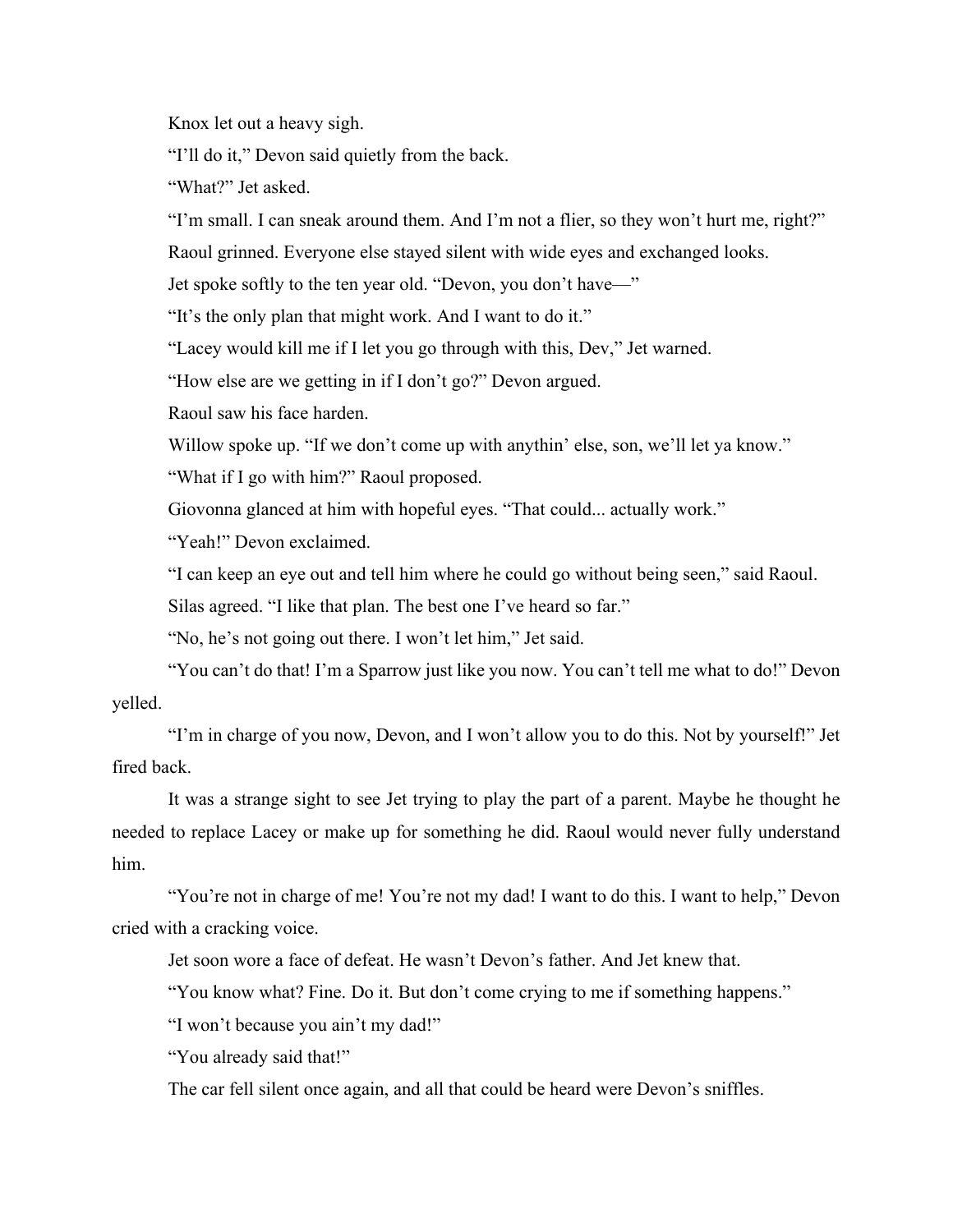A few hours passed by as they continued on their way to the house. Giovonna caught up on sleep while everyone else kept to themselves. Tensions remained high between Jet and Devon, and the entire energy of the group was unstable. Raoul couldn't wait to see his best friend again.

They drove until the stars came out, and the moon glinted over the mountains behind them. The glow from the dashboard shone on everyone's exhausted faces. Harold informed Knox when they were getting close. He took a dirt trail off the main road and parked way back into the woods. Everyone got out and stretched their legs.

"Alright, little man," Knox announced. "You still want to do this?"

"Yes, sir. Knox, sir." Devon saluted. He then glared at Jet who rolled his eyes.

With a grunt, Jet marched away from the van. The rest of the group scattered around the vehicle, waiting.

Devon stood at attention and pushed up his glasses. He was wide awake. "What do I need to do?"

Avani cleared her throat and grabbed Knox's arm. "Excuse us, niñito. I need to talk to my husband for just a second."

Raoul narrowed his eyes. She was going to try to talk him out of it. What other plan could work better than this one? Devon would be in and out so quickly, no one would even notice him. He could probably run faster than any of the adults, and he was harder to spot. If they did somehow try to shoot at him, he made a much smaller target than anyone else—other than himself. Raoul flew over to listen to the conversation.

"...think about what you're about to do here, Elias. He's just.. él es un niño," Avani whispered.

Knox sighed. "He wants to help, babe. It's the best idea we've got."

"What if he's delicado? Can you live with that? He's not *ours* to put in jeopardy. Not even Jet wants him to do this. *Jet*!"

"I'll be with him," Raoul said. "I'll make sure nothing happens."

Avani's eyes darted to him. "No offense, Raoul, but you're muy pequeño. Can't exactly protect him from a gun."

Raoul's face flushed and blood rushed to his head. "I can help in more ways than being a flying shield, Avani. Just ask Syd..."

Knox spoke. "Exactly. His size could benefit us more than we realize."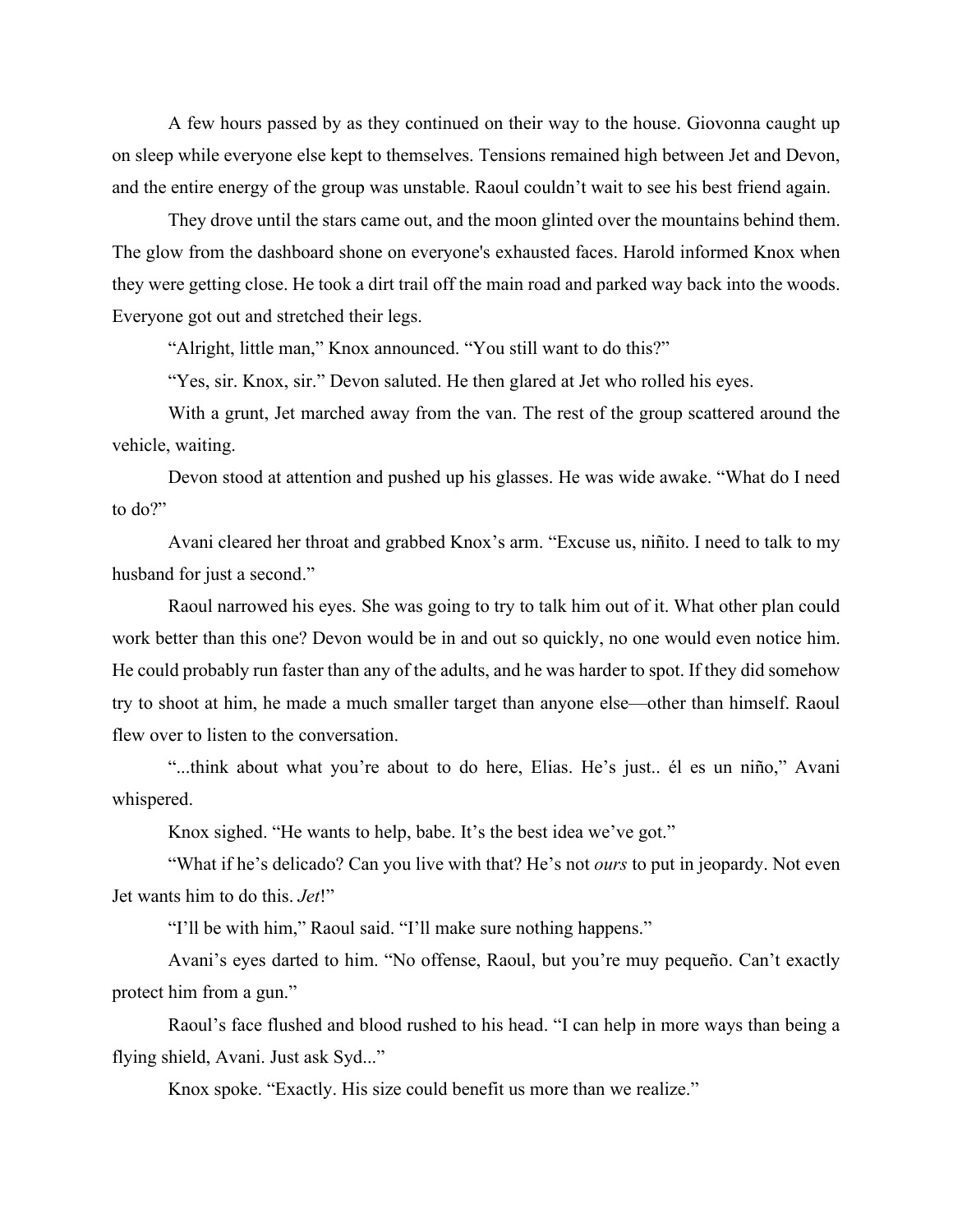Avani crossed her arms and pursed her ruby lips.

"We have a radio to equip him with, so we can keep in contact with him that way, too. It will be fine, my darling." Knox reached out to uncross her arms, but she rejected it.

"Whateva. Consider me out of this mission, then. I don't want to be anywhere around this if it goes south." She stormed off and shut the van door behind her.

Raoul turned to Knox who was rubbing his bald head. "I will do anything to protect Devon, Knox. I promise."

"I know you will. You're a good man," Knox said, then inhaled through his large nose. "Let's get him suited up."

They returned to the car to get Devon in some darker clothing. Since he was so small, Knox found a black jacket for him to wear, but it came down to his knees. He said it could work in his favor to hide inside of it, in case anything happened. Devon stuck a tiny earpiece in his ear connected to a microphone with a wire. It worked both ways. Knox asked Devon to pick a codeword, and after deciding on one, he was finally ready. Raoul examined the bag Knox handed to him, and his heart sank. It was Sydona's. It smelled just the way it used to.

"All set?" asked Raoul, clearing his throat.

"Yes!" Devon said, and saluted him and Knox.

"Good. Just pay attention to me, and we'll be in and out quickly." Raoul heard the seriousness of his tone, and it filled him with pride. He was in charge. And he liked it.

Devon nodded his head. "Okay. What do we do when we find her?"

Raoul opened his mouth, but Harold cleared his throat and began spewing information. "So what you're gonna wanna do is find his gigantic white and clear house. It's big, you can't miss it. Even at night. Now, there's a garage to the right of it that's always open. Go in there and there's a door inside on your right-hand side. He's got a couple dozen cells down there full of fliers. She'll prolly be down there. Here's a key to get into the garage." Harold handed Devon the brass key, and he stuck it in the breast pocket.

"Won't there be guards?" Silas asked.

"I'll distract them," Raoul said.

"How?" asked Giovonna.

"I'll figure it out," Raoul replied shortly.